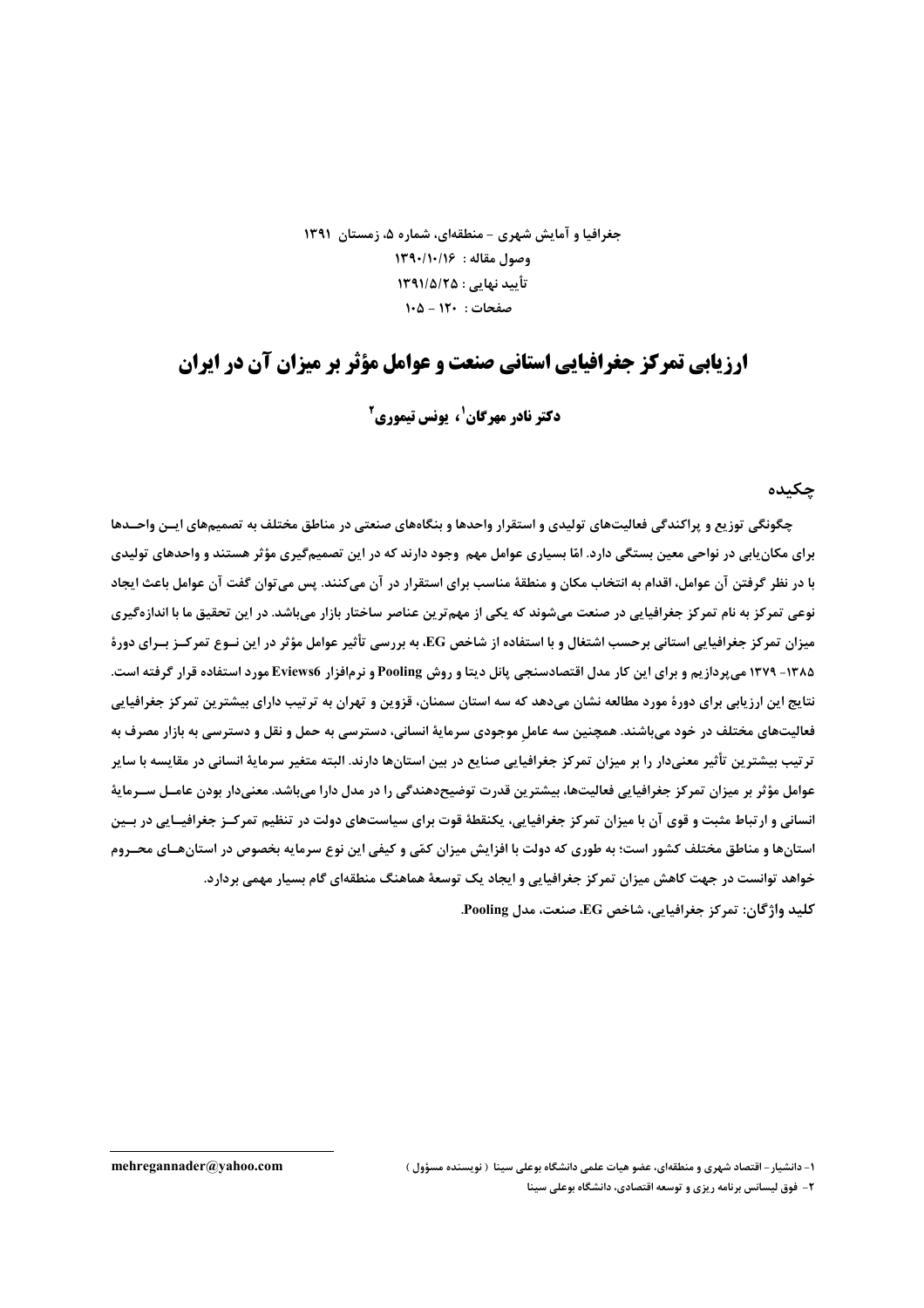منطقهای معرفی شود. امّا مسلم است که برای این کـار

تئوریهای اقتصادی و مـورد توجـه قـرار دادن آنهـا در

بیان نظری تمرکز فوق، مورد نیاز مے باشد تـا بتـوان از

این طریق بـه بررسـی فعالیـتهـای اقتصـادی در بعـد

منطقهای و فضایی پرداخت. ایـن کـه چـرا واحـدهای

تولیدی ممکن است تمایل به متراکم شـدن و فعالیـت

در نزدیکی یکـدیگر داشـته باشـند و میـزان ایـن نـوع

تمایل چقدر است. بر همین اساس مطالعـات تجربـی و

نظری فراوانی در این زمینه انجام گرفته است که نشان

می دهند عواملی مانند مزیتهای طبیعے و آثلـر سـر-

ریزهای تکنولوژیکی (الیسون و گلیسر <sup>۳</sup>، ۱۹۹۷: ۸۹۲)،

وقايع تـاريخي و پويـايي و تحـرک صـنايع (بـاريوس ٔ،

٢٠٠۴: ٧٢)، همچنين سطح توسعهٔ اقتصـادي منطقـهٔ

مورد بررسی (کتین<sup>۵</sup>، ۲۰۰۵: ۷) مے تواننـد در میـزان

تمرکز جغرافیایی مؤثر باشند. برای بررسـی تـأثیر ایـن

عوامل بر میزان تمرکز جغرافیایی ایجـاد شـده در بـین

مناطق مختلف كشور، در اين تحقيق ابتدا بـه محاسـبهٔ

میزان تمرکز جغرافیایی فعالیتهای صنعتی در بین

استانهای مختلف (به تفکیـک اسـتان) بـا اسـتفاده از

شاخص تمرکز جغرافیـایی (Ellison and Glaeser)

EG برای دورهٔ ۱۳۸۵- ۱۳۷۹ خـواهیم پرداخـت؛ بـه

طوری که با نتایج حاصل از این محاسبه می توان رونـد

تغییرات میزان این نـوع تمرکـز را در دورهٔ فـوق مـورد

بررسی قرار داد. در مرحلهٔ بعد ما از طریق روش آماری

و بــا اســتفاده از مــدل اقتصادســنجى يانــل ديتــاى

Pooling بــه بررســی اثــر عوامــل مــؤثر در تمرکــز

جغرافیـایی بـرای اسـتانهـای مختلـف در دورهٔ مـورد

بررسى مىپردازيم.

مقدمه

در اقتصاد صنعتی یکے از مهـمتـرین متغیرهـای ساختار بازار، تمرکز صنعتی <sup>(</sup>معرفی می شــود کــه بــرای شناسایی ساختار صنعت به کـار گرفتـه مـیشـود؛ بـه طوری که با تحلیل آن می توان ارتباط عناصر ساختاری و عملکردی و حتی رفتاری بازار را بهتر درک کرد. چرا در یک بازار، قدرت بازاری در انحصار یک یا چند بنگـاه می باشد و یا چرا در برخی صنایع، واحـدهای تولیـدی نسبتاً زیادی در برخی نواحی و منـاطق خـاص مسـتقر هستند. حال سیاستگذاران و برنامهریزان با شـناخت ساختار صنعتی و چگونگی ارتباط عناصر بازار با پکديگر و علـل بـروز آن مـي تواننـد برنامـه پـزيهـاي صنعتی و اقتصادی خـود را بـر اسـاس ايـن شـناخت پایهریزی کنند. تمرکز در دو جنبهٔ بسیار مهم مورد بررسی قرار می گیرد، یکی نحوهٔ توزیع قدرت بازاری در بین واحدها و بنگاههای تولیـدی اسـت کـه بـا عنـوان تمرکـز بـازاری شـناخته مـیشـود و دیگـری تمرکـز جغرافیایی مے باشـد. چگـونگی پراکنـدگی بنگـاههـا و واحـدهای تولیـدی در بـین منـاطق مختلـف کشـور و بررسی میزان ارتباط واحدها با یکـدیگر از مؤلفـههـای تمرکز جغرافیایی است که بررسی و مطالعه و پی بردن به چگونگی توزیع این پراکندگی مے توانـد در شـکل-گیری برنامهریزی منطقهای نقش بسزایی داشته باشـد؛ به طوري كه از طريق آن مي توان بـه سـاختار اقتصـاد مناطق مختلف یی برد و در نتیجه با سیاست گـذاری-های صنعتی مناسب برای ایجاد تعادل هـای منطقــهای، زمینه را برای ایجاد رشد و توسعهٔ اقتصادی آماده کرد. تمر کز جغرافیایی<sup>۲</sup> می تواند بهصورت نظـری، تحـت عنوان تجزیه و تحلیل هـای مکـان پـابی و همـین طـور مدلهای جاذبهٔ واحدهای صنعتی مورد توجه قرار گیرد و به عنوان یکی از تکنیکهای کاربردی در زمینهٔ علوم

Ellison and Glaeser

<sup>.</sup> Barrios

<sup>.</sup> Catin

<sup>&</sup>lt;sup>1</sup>. Industrial concentration

<sup>&</sup>lt;sup>2</sup>. Geographic concentration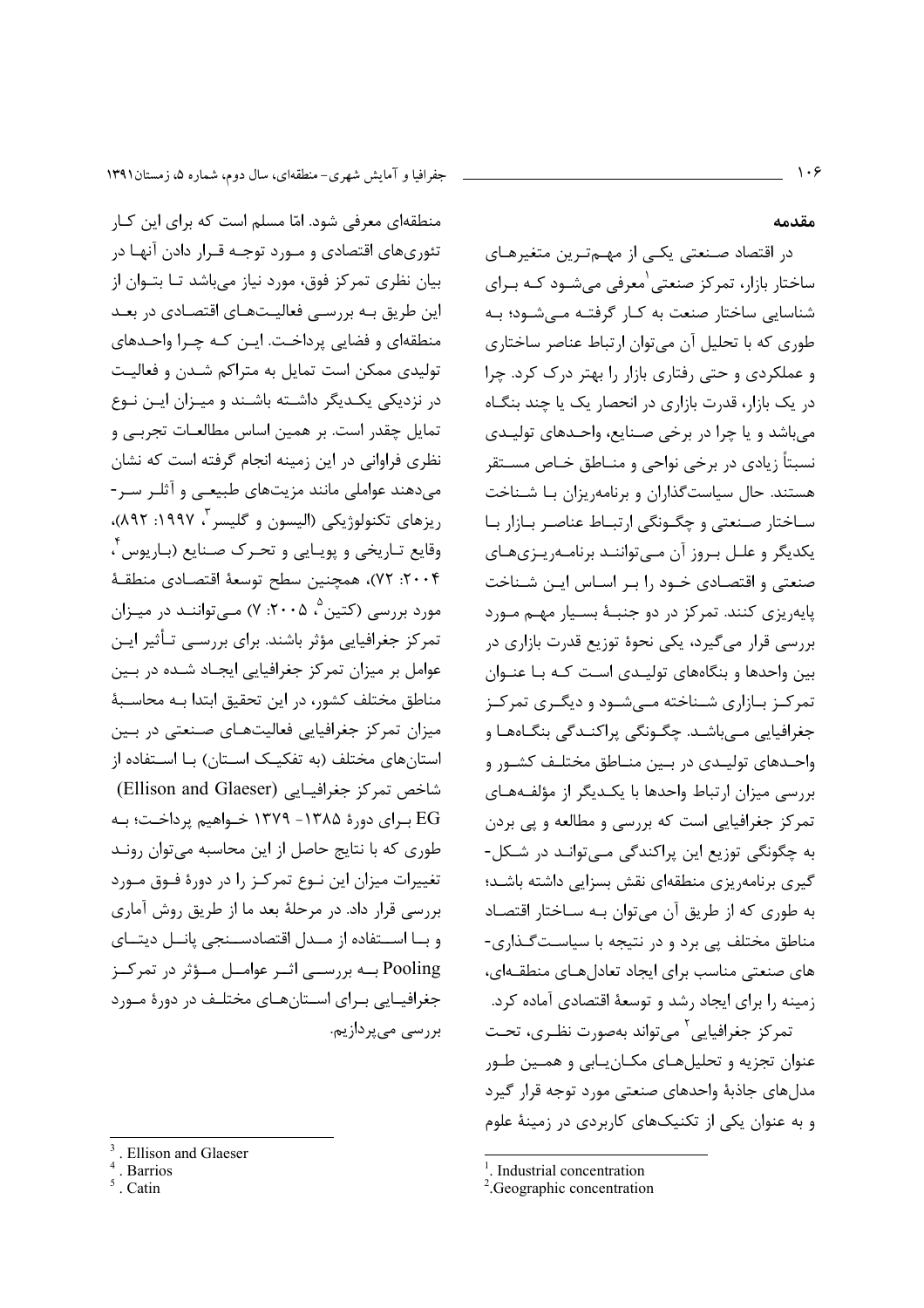فرضية تحقيق

از آنجا که در کشور ما منابع طبیعی و مـواد اولیـهٔ موردنیاز تولیدات مختلف، هرکدام در نـواحی و منــاطق گوناگون توزیع یکسانی ندارد و در نتیجهٔ آن، فعالیت-های اقتصادی متمایل بـه داشـتن توزیـع نامتجـانس و غیریکنواخت در بین مناطق مختلف هستند، مے توان انتظار داشت که میزان تمرکز جغرافیایی فعالیتهای

بیش از ۱۸۰۰ نفر شاغل (۲۰۰۰) بين ١٤٠٠ تا ١٨٠٠ نفر شاغل هو بین ۱۲۰۰ تا ۱۶۰۰ نفر شاغل ( بین ۸۰۰ تا ۱۲۰۰ نفر شاغل () بین ۵۰۰ تا ۸۰۰ نفر شاغل . بین ۲۰۰ تا ۵۰۰ نفر شاغل . . بین ۵۰تا ۲۰۰ نفر شاغل . • کمتر از ۵۰ نفر شاغل . ● مرز شهرها  $\Box$ مرز ایران | | | دريا <mark>ا</mark> مرز استان ۱

مأخذ: وزارت صنايع و معادن، دفتر فرآوري آمار و اطلاعات

مختلف شود. بـر همـين اسـاس، فرضـيهٔ ايـن تحقيـق عبارت است از: «دسترسی به حمل و نقل، دسترسی به بازار و میزان سرمایهٔ انسانی موجود در مناطق بهطور معنی داری باعث تمرکز جغرافیایی فعالیتهای صنعتی در بین استانها مے شود».

همان طور که در شکل بالا می بینـیم، عـدم تعـادل در توزیــع جغرافیــایی فعالیــتهــا، بخصــوص در بــین فعالیتهای کمتر از ۵۰ نفر شاغل بسیار بالا مـیباشـد. علل و عوامل مختلفي مي تواند باعـث ايجـاد ايــن نــوع تراکم فعالیتها و تمرکز جغرافیایی در بین استانهای

مختلف در بین مناطق و استانهای کشور نیز بـه طـور

معنىدارى بالا باشد. ضرورت اين نوع مطالعات مى تواند

در زمینــهٔ بــه کــارگیری و اســتفادهٔ بهینــه از منــابع

اقتصادی، انسـانی و زیربنـایی منـاطق مختلـف در امـر

توسعه و اتخـاذ تصـمیمهـای لازم بـرای کـاهش عـدم

تعادلهای ناحیهای در بلندمدت مفیـد باشـد (ابـراهیم

 $:150.7171: P$ ).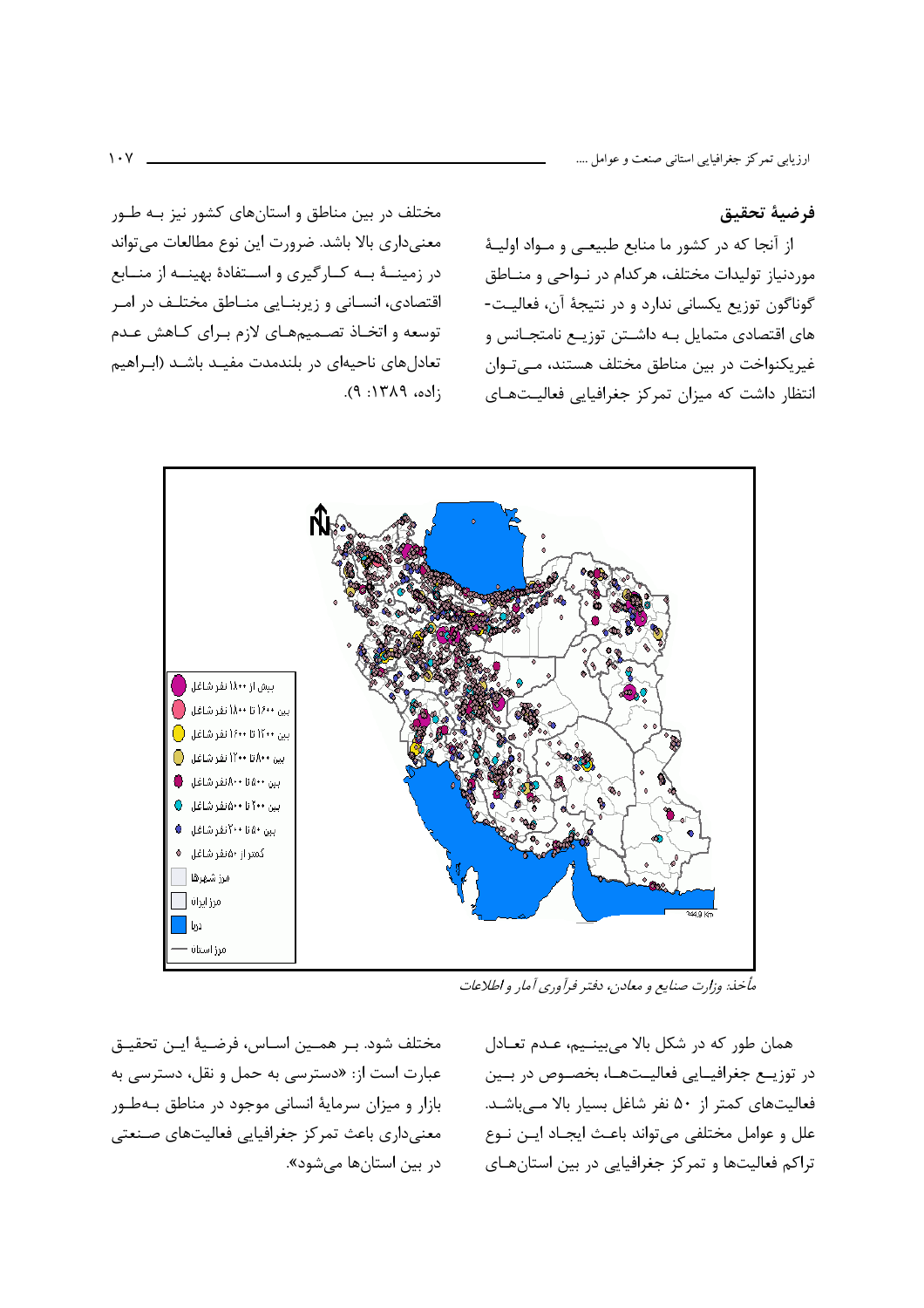يبشينة تحقيق

تمرکز جغرافیـایی در دو دهـهٔ اخیـر، بیشـتر مـورد توجه بوده است چون که فعالیتهـای اقتصـادی توزیـع فاصلهای یکنواختی ندارند و مشـاهدات تجربـی زیـادی نشان دهندهٔ تراکم جغرافیایی صنایع تولیدی در نـواحی معين مي باشند (اريک مــارکون '، ۲۰۰۳: ۴۰۹). برخــي از این مطالعات به چگونگی اندازهگیری میـزان تمرکـز جغرافیایی می پردازند و برخی دیگر نیز عـواملی را کـه می توانند در ایجاد این نوع تمرکز و تغییـرات آن نقـش داشته باشند، مورد بررسی قرار میدهند. اساســیتـرین شـاخص انـدازهگيـري در ايـن زمينــه كـه پايــهٔ انجـام محاسبات مربوط به اندازهگیری تمرکز جغرافیایی در مطالعات بعدی نیز قرار گرفته است، توسط الیسون و گلیسر در سال ۱۹۹۷ ارائه شده است. آنهـا در تبیـین شاخص خود که به شاخص EG معـروف اسـت، بــه دو عامل مهـم مزيـتهـاى طبيعـى منطقـه و سـرريزهاى تكنولوژيكي در ميان صنايع مختلـف فعـال در منطقـهٔ فوق، توجه ویژه دارند. البته آنهـا در یـک کـار تجربـی دیگر، سایر عواملی را نیز که می توانند در میزان تمرکز نقش داشته باشند، از طریق مدلهـای اقتصادســنجے ً مورد بررسی قـرار دادهانـد (الیسـون و گلیسـر، ۱۹۹۹: ۳۱۲). البته شاخص EG برای بررسی های بین صنعتی مناسب است و می توان از ایـن شـاخص بـرای مقایسـهٔ میزان تمرکز جغرافیایی فعالیتهای مختلف در صـنایع مختلف نیز استفاده کرد.

شاخص EG برای کمّی شدن و اندازهگیری تمرکـز جغرافیایی، تنها سهم هـر منطقـه یـا اسـتان را از کـل اشتغال و یا تولید کل مناطق و استانها را مورد توجـه قرار می دهد و آن را به عنوان معیار محاسـبهٔ تمرکـز جغرافیایی در نظر میگیرد و هیچ توجهی بـه فاصـله و توزیع فاصلهای فعالیتهـای صـنعتی در میـان منـاطق

مختلف، ندارد. اما در مقابـل، اریـک مـارکون ٔ و گـیلن دورانتون ٔ طی دو تحقیق جداگانه، شاخصهای دیگری را که مبتنی بر فاصله بود، برای این منظور ارائه دادنـد. اریک نشان میدهد که اندازهگیری توزیع فاصلهای در مقیاسهای مختلف نتـایج مختلفـی خواهـد داشـت و پیشــنهاد مــی کنــد در انــدازهگیــری میــزان تمرکــز جغرافیایی همهٔ مقیاسها به طور همزمان درنظر گرفته شـوند. روشــی کــه او پیشــنهاد مــیکنــد یــک روش اندازہ گیری تمرکز جغرافیایی است مبتنے بر فاصلهٔ بين بنگاهها. بهعبـارتي ديگـر او فاصـلهٔ بـين تـكتـك بنگاهها را در نظر می گیرد و سـپس بـا بررسـی توزیـع واقعي بنگاهها، انحراف اين توزيــع از توزيــع يكنواخـت مفـروض، معيــاري بــراي انــدازهگيــري ميــزان تمركــز جغرافيايي قرار مي گيرد (اريک مـارکون، ٢٠٠٣: ۴١١). همچنین دورانتون ضمن ارائهٔ شاخص مبتنی بر فاصله، ینج ویژگی مهـم زیـر را بـرای شـاخص خـود در نظـر می گیرد و معتقد است هر شاخصـی کـه دارای چنـین ویژگیهایی باشد، یک شـاخص مناسـب بـرای انـدازه-گیری تمرکز جغرافیایی به شمار مے رود: ۱- نتـایج آن قابل مقایسه بین صنایع باشـد. ۲- انباشـتگی و تـراکم واحدهای تولیدی را در نظـر بگیـرد. ۳- بتوانـد تمرکـز بازاری را در محاسبات تمرکز جغرافیایی کنترل کنـد. ۴- نتایج آن متأثر از مقیاسهای اندازهگیـری (اسـتان، ایالت، منطقه و....) نباشد. ۵- میزان معنیداری تمرکز جغرافیایی را با استفاده از فاصلهٔ اطمینان بتواند نشـان دهد. شاخص ارائه شده از ســوی دورانتــون دارای ایــن پـنج ویژگــی اسـت. روش محاســبهٔ او بــرای تمرکــز جغرافیایی در چند مرحله صورت میگیرد، در مرحلـهٔ اول شدّت توزیع فاصلهای بـین هـر جفـت بنگـاه را بـا استفاده از رابطهٔ زیر محاسبه میکند:  $KA(d) = \delta i, j, dnn-1$  $(1-3)$ 

<sup>.</sup> Eric Marcon

<sup>&</sup>lt;sup>2</sup>. Econometric models

<sup>&</sup>lt;sup>3</sup>. Eric Marcon

<sup>&</sup>lt;sup>4</sup>. Gillen Duranton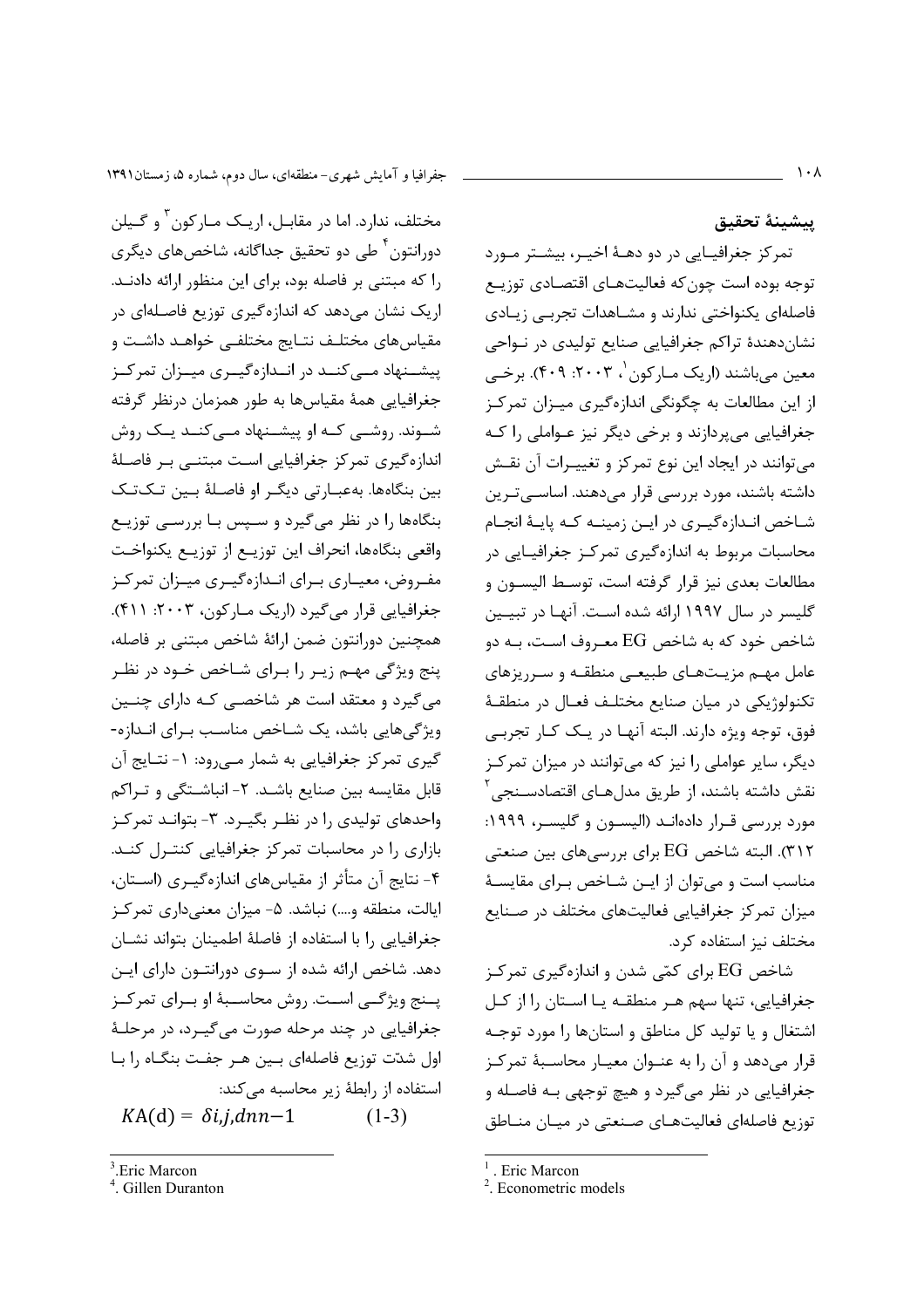که در آن KA(d) متغیری است کـه شـدت توزیـع بنگاههـا (از نظـر فاصـله) را در فاصـلهٔ d انـدازهگیـری مي کند به طوري که  $\delta$ i,j,d) مساوي يک است اگر دو بنگاه j و j که هر دو مربوط به یک صنعت هسـتند، در فاصلهٔ d قرار گیرند و در غیر این صـورت صـفر خواهـد بود و n تعداد بنگاههای صنعت میباشـد. سـپس او در مرحلــهٔ دوم، از هــر صــنعت ۱۰۰۰ نمونــهٔ تصــادفی از بنگاههایش را با استفاده از روش مونت کـارلو، شـبیه سازی کرده است و برای هر کـدام از ایـن ۱۰۰۰ نمونـهٔ شـبیه سـازی شـده، یـک  $\mathit{KA}(\mathrm{d})$  محاسـبه نمـوده و سپس آنها را برحسب مقدارشان از بیشترین مقـدار بـه كمترين مقدار رتبهبندي كرده است. در مرحلـهٔ بعـد او پنجمین و همین طور نود و پنجمین KA(d) را از این رتبهبندی انتخاب میکند تا یک فاصله اطمینان ۹۵٪ را ایجاد کند. حال اگر KAd اصلی که از دادههای اصلی محاسبه شده است، در ایـن فاصـله قـرار بگیـرد، تمر کز جغرافیایی معنی داری وجود ندارد ولی اگر مقدار فوق بالاتر (پایین تـر) از آن باشـد تمرکـز (پراکنـدگی) جغرافیایی معنیداری قابل نتیجهگیری است.

علاوه بر محاسبهٔ میزان تمرکز جغرافیایی، تحقیقات مختلفی به بررسی عوامل مؤثر در این نوع تمرکـز نیـز پرداخته اند. موريس كتين ٰ، درجـهٔ بـاز بــودن منطقــه برای تجارت و مراحل و سطح توسعه بافتگی منطقهٔ مورد بررسی را در ایجاد تمرکز جغرافیـایی مـؤثر مـی-داند. به طوری کـه او از مؤلفـههـای درجـهٔ بـاز بـودن اقتصـاد منطقـهٔ مـورد بررسـی کـه بـا سـرمایهگـذاری مسـتقيم خــارجي سـنجيده مــيشــود، ســطح توســعهٔ اقتصـادی منطقــه کــه بــرای نشــان دادن آن از ســرانه استفاده كرده است، قـدرت تحـرّك منـاطق همسـايه منطقهٔ مورد بررسی که با استفاده از نرخ رشد اقتصادی مناطق همسایه مورد ارزیابی قرار میگیرد و در نهایت عرضهٔ نیروی کار را برای بررسبی آثـار آنهـا بـر میـزان

<sup>1</sup> Maurice Catin

تمرکز جغرافیایی که با اسـتفاده از شــاخص EG کمّــی شده است، مورد استفاده قرار می دهد (موریس کتین، ۲۰۰۵: ۱۵)). او در این بررسی میزان تأثیر هر کـدام از عوامل فوق را بـا اسـتفاده از مـدلهـاي اقتصادسـنجي انجام داده است. البته نتيجة اين تحقيق نشان مي دهـد که تأثیرپذیری میزان تمرکز جغرافیایی از عامل سـطح توســعهيــافتگى منطقــه، در مراحــل مختلــف توســعهٔ اقتصادي منطقهٔ مورد بررسي، متفاوت ميباشد. بيــورن الک<sup>۲</sup>نیز تأثیر تکنولوژی برتر را بـر روی میـزان تمرکـز جغرافیایی بررسی میکند. او معتقد است کـه شـاخص EG هر مقداری را کـه نشـان دهـد، فقـط سـازگار بـا مزیتھای طبیعی و همین طور سرریزها مے باشـد و از بررسی دیگر عوامل مؤثر در تمرکےز جغرافیایی نـاتوان است. برهمین اسـاس او اثـر تکنولـوژی برتـر بـر روی تمرکز جغرافیایی را از طریق مدلهای رگرسیونی بررسی کرده است و نتایج تحقیق او نشان میدهد که هیچ ارتباط معنیداری بین تکنولوژی برتر و میزان تمرکز جغرافیایی وجود ندارد.

مبانی نظری

تمرکز جغرافیایی یکے از مهـمتـرین مؤلفـههـای برنامهریزی منطقهای است که همزمـان بـا پیـدایش و گسترش تئورىهـاى توسـعهٔ منطقـهاى ٌ، تئـورىهـاى مربوط به این مؤلفه مهـم نیـز گسـترش یافـت. بخـش اعظمی از تئوریهای تمرکز جغرافیایی تحت عنـوان تئوریهای مکان بابی فعالیـتهـای صـنعتی و توسـعهٔ منطقهای معرفی می شود. تئوریهای توسعهٔ منطقـهای و در نتیجه تمرکز جغرافیایی ریشه در سه شاخهٔ علمی علوم منطقهای، اقتصاد منطقهای و جغرافیای تئوریکی دارند. به طوري كه هر سه شاخهٔ فوق به مطالعـهٔ ابعـاد فضایی امور اجتماعی اصرار دارند و تلاش می کنند راه-

<sup>&</sup>lt;sup>2</sup>. Bjorn Alecke

<sup>&</sup>lt;sup>3</sup>. Regional Development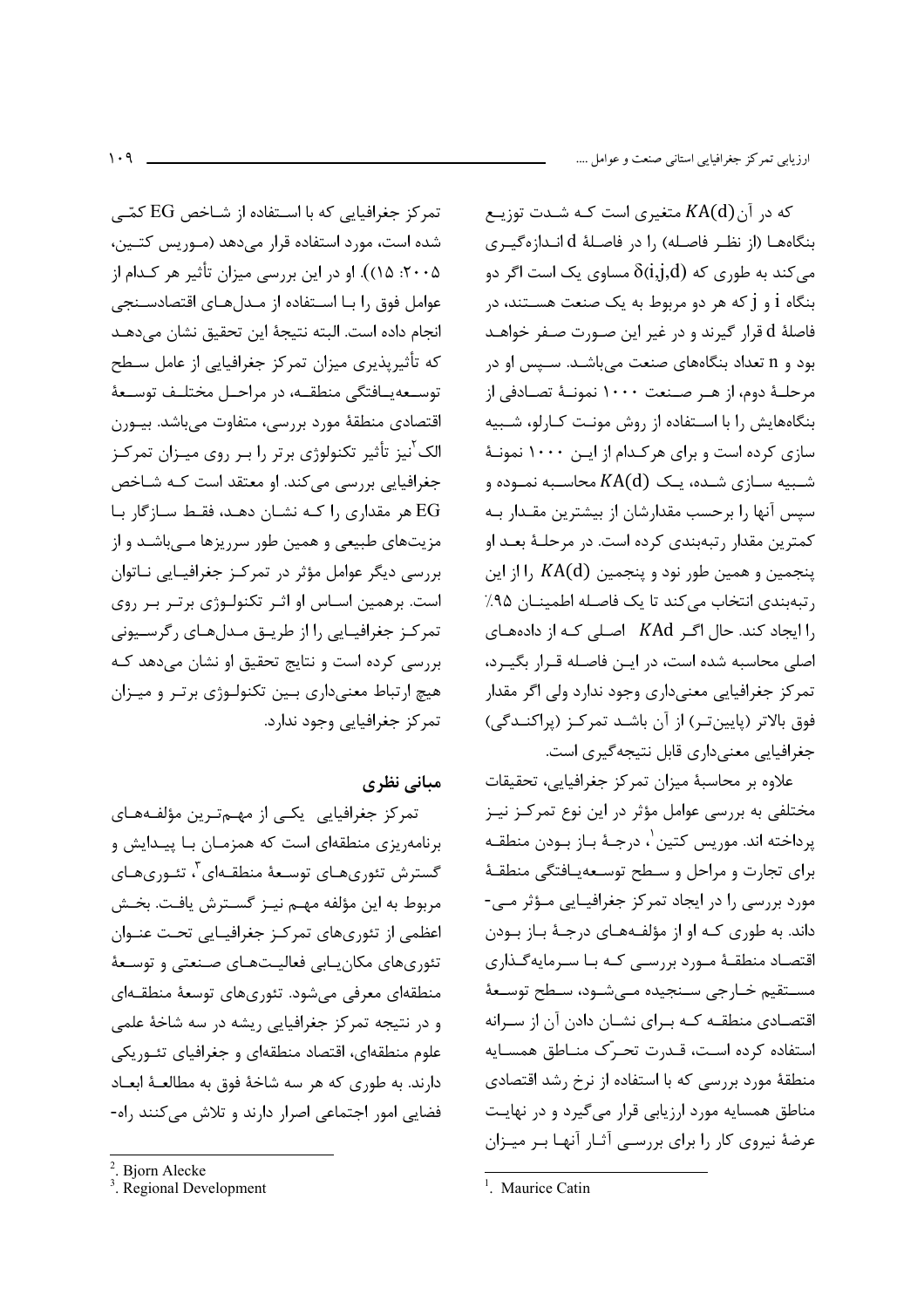بلوکها منجر شود. به طوری که این تغییرات اقتصادی و شکل گیریها می توانـد باعـث ایجـاد مراکـز صـنعتی بزرگ و کوچک در مناطق مختلف بشـود کـه طـی آن فوجیتـا تأکیـد مـی کنــد کــه مفهــوم تـراکم اقتصــادی فعالیتهای صنعتی، شـدیداً بـه شـرایط جهـان واقعــی برمی گردد که در یـک طـرف ایـن جریـان، تأکیـد بـر ساختار مرکز و پیرامون می باشد (فوجیتــا تی ۲۰۰۲: ۱). یکی دیگر از تئوریهای مرتبط در ایـن زمینـه تئـوری مکان مرکزی<sup>۲</sup> مے،باشد که یکی از مهمترین تئوریها و مدلهای مکانی در زمینهٔ تمرکز جغرافیـایی بـه شـمار می رود. این تئوری تلاش مے کنـد تـا انـدازه و فاصـلهٔ مكانهاي مركزي و منطقـهٔ تجـارت أنهـا را برحسـب اندازهشان مورد تجزیه و تحلیل قرار دهد. تئوری مکـان مرکزی ابتدا در دههٔ ۱۹۳۰ توسط والتـر کریسـتالر بـه منظور دستیابی به الگــوی بهینــه بــرای تــوأم کــردن و آميختن سه عامل عمدۀ بازار مصـرف، حمـل و نقـل و فعالیت اداری مطرح شـد. امـا بعـد از ارائـهٔ ایـن مـدل مکانی، برخی از نظریهیـردازان ماننــد کــرگمن<sup>۵</sup> کــه در این زمینه فعالیت می کنند، به گسترش و تکمیـل ایـن مدل پرداختهاند. اساس نظریه کریستالر بر وجــود نظــم در تعداد، فاصله و آرایش فضایی مکانهای مرکزی با توجه به کارکردهایشان استوار است (تـولائی، ۱۳۷۵: ۹۴). کړ گمن با توجه به این تئـوري معتقـد اسـت کـه تمرکز جغرافیایی فعالیتهای تولیدی وجود دارد چــون بنگاهها تمایل دارنـد در نتیجـهٔ نزدیکـی بـه بازارهـای بزرگ مصرفی، سود عظیمی را بـا کـاهش هزینــههـای حمل و نقل و ساير هزينهها عايد خود كنند (كرگمن ً،  $1991: \triangle A$ .

از طرف دیگر برخی نظریهپردازان به مسألهٔ تحـرک و پويسايي تمرکيز جغرافيسايي در منساطق مختليف

. Krugman

حلهایی علمی برای مشکلات اجتماعی ارائه دهند. امـا جنبهٔ بسیار مهم این تعریف، جنبهٔ جغرافیایی این نـوع تمرکز مے باشد. همزمان با شکل گیری علوم منطقهای و اقتصاد منطقـهای، جغرافیـای تئـوریکی یـا جغرافیـای اقتصادی یا به عرصه ظهور گذاشت (کلانتـری، ۱۳۸۰: ۲۰)؛ به گونهای که بسیاری از تئوریهایی که در زمینهٔ مکان یابی فعالیتهای صنعتی ارائه گردیدهانـد، توسـط اقتصاددانانی فرموله شده که تلاش کردهانـد تـا عامـل مکان و فضا ٰ را به بدنـهٔ اصـلی تئـوريهـاي اقتصـادي ییوند زننـد. از سـوی دیگـر بعـد مکـانی فعالیـتهـای اقتصادی و روابط فضایی، توجه بسیاری از جغرافیـدانان را نيـز بـه خـود جلـب كـرده و در نتيجـهٔ همكـاري و مشـــاركت ايـــن دو گـــروه از انديشـــمندان و تلفيـــق اندیشههای آنها بود که زمینه برای شکل گیـری قواعـد مکان یابی فعالیتها و تئوریهای تمرکز جغرافیایی صنایع فراهم گردید. با فراهم شدن این زمینه، تئـوری-ها و مدلهای مکان بابی صنعتی با رویکرد فضایی، توسط نظریهپردازان مختلفی ارائه شد.

فریدمن اولـین تـلاش سیسـتماتیک بـرای کـاربرد فضایی تئوری مکـان ِـابی در یـک منطقـهٔ بسـته را بـا فرموله کردن تئوری مرکز و پیرامون<sup>۲</sup> انجام داده است. فرآینــد مرکــز و پیرامــون از تخصصــی کــردن فعالیــت کشاورزی در یک منطقه و ایجاد سیستم حمل و نقل و بازاریابی بین منطقهای و بین شـهری بـه منظـور ارائـهٔ تسهیلات لازم برای توزیع مازاد کشاورزی آغاز میشود. این مراکز شهری فعالیتهای صنعتی و خـدماتی را بـه خود جلب میکنند و سلسله مراتبی از مراکز شهری بر اساس تنوع فعاليتهاى اقتصادى و محـدودة بـازار تشکیل میدهند. این مراکز بر نـواحی پیرامـون تسـلط می یابند و در نتیجه فرآیند تغییر اقتصادی نیز به طــور اتوماتیک شروع می گردد و ممکن است به شکل گیـری

Fuiita

Central Place Theory

Krugman

Location and Space

<sup>&</sup>lt;sup>2</sup>. Core- Periphery Theory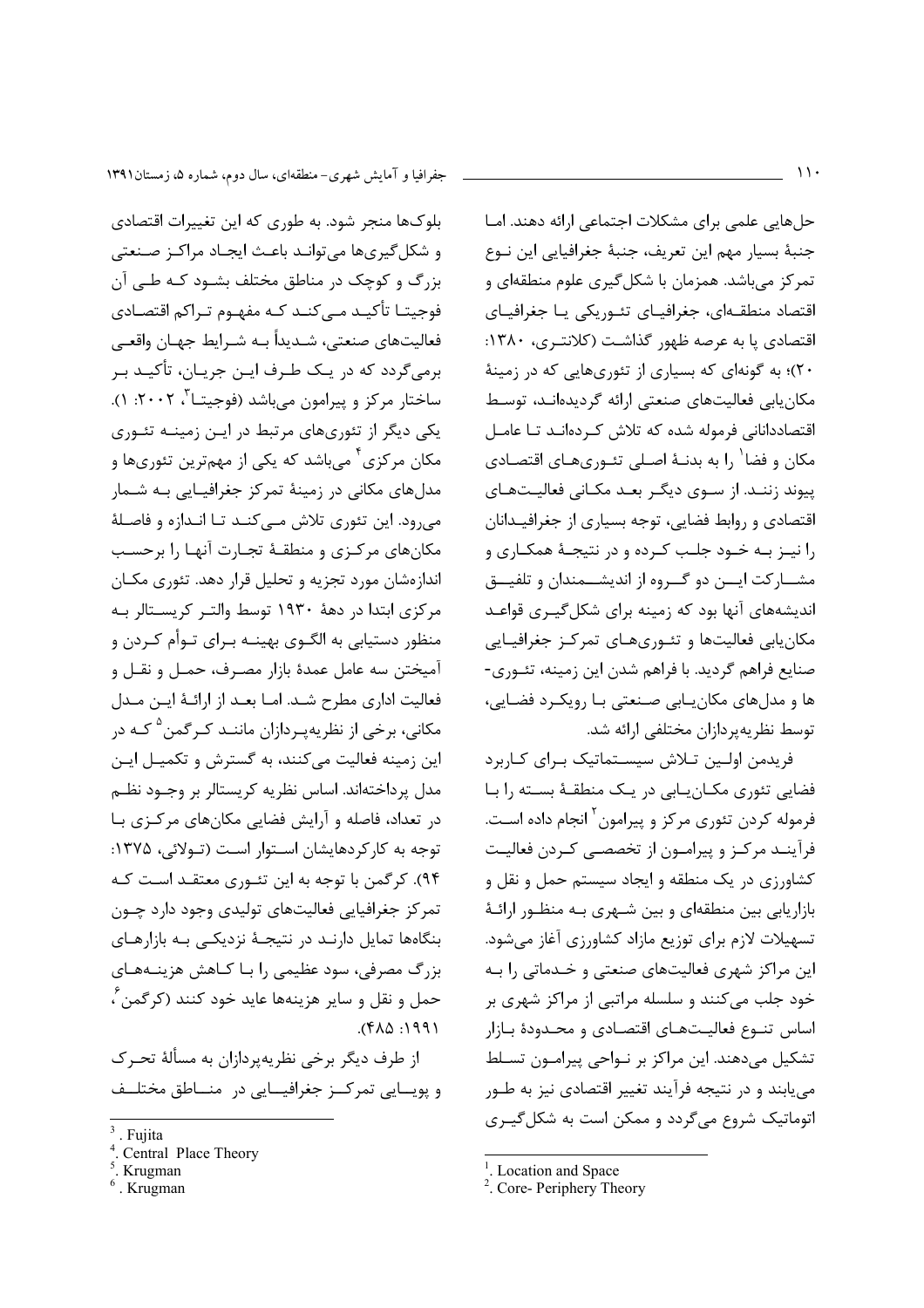ساختار فاصلهای فعالیتهـا در یـک سـطح جغرافیـایی خاص پرداختهاند. بهعبارت دیگر تمرکز به وسـیلهٔ یـک مقیاس اندازہگیری خاص نظیر مقیاس ملی، منطقهای، ایالتی و استانی و یا ترکیبی از همهٔ موارد مذکور یعنبی مقیــاس فاصــلهای مــورد ارزیــابی قــرار گرفتــه اســت. معروفترين شاخص ببراي ايبن كبار، شباخص ارزيبابي تمركز جغرافيايي EG مي باشـد كـه توسـط اليسـون و گلیسر درسال ۱۹۹۷ ارائه شده است. نکتهٔ مهم این که شاخصEG، مزیتها و امتیازهای طبیعی و سرریزهای صنایع را دلیل به وجود آمدن تمرکز جغرافیـایی مـی-داند؛ یعنی بنگاهها با توجه به این دو عامل، منـاطق یـا مکانهایی را که سودشان را حداکثر می کننـد، برمـی-گزینند. برای نشان دادن رابطهٔ ریاضی گفتهٔ فوق فرض میکنیم کـه صـنعت مـورد بررسـی شـامل N واحـد تولیـدی و سـطح مکـانی مـورد بررسـی نیـز شـامل منطقه یا استان میباشد. دراین صورت تـابع سـود $\rm M$ بنگاه $\rm{K}$  به صورت زیر خواهد بود:

 $log\pi Ki = log\pi i + gi(v1,...vk-1) + EKi$  (1-4)

 $v$ در رابطهٔ (۴–۱)،  $\delta$  نشان دهندهٔ موقعیت مکـانی واحد K ام میباشـد کـه دراینجـا  $\nu K$  هـا، واحـدهای متعلق بـه منطقـهٔ i اسـت و  $\pi K I$  سـودي اسـت كـه واحد k ام از اسـتقرار در منطقـهٔ i بـهدسـت مـىآورد و  $\pi$ i قابلیت سودآوری ناحیهٔ i برای بنگاههـایی اسـت که در آن ناحیه استقرار دارنـد.  $gi$  نشـاندهنـدهٔ آثـار سـرریزهایی اسـت کـه از واحـدهای تولیـدی غیـر از واحـد Kم و مسـتقر در منطقـهٔ i، نصـيب واحـد Ka مے شود.

متغير $\pi i$  كه نشاندهندهٔ قابليت سودآوري منطقهٔ i است، بیانگر مزیتهای طبیعی این منطقه میباشـد و هر چقدر این مزیـتهـای طبیعـی بـرای یـک منطقـه بیشتر باشد، واحدهای تولیدی بیشـتری در آن منطقـه برای حداکثر کردن سودشان متمرکز می شوند. شـاخص EG، سهم اشتغال هر منطقه از كلّ اشتغال سطح مورد

یرداختهاند. بن لی ` معتقد است که تمر کز جغرافیایی به مرور زمان و در نهايت، منجر بـه كـاهش يكيـارچگى و ادغام عمودی بین واحدهای تولیدی که در آن منطقـه متمر کز شدهاند، خواهد شد. دو دلیل مهمی که او برای این گفته خود میآورد، این است که تمرکز جغرافیایی، تجزيهٔ عمودي واحدها را از طريق كـاهش دادن قيمت تحویل مواد اولیهٔ تولیدی به واحدها تشـویق و تقویـت میکند و این خود بر اسـاس نزدیکـی عرضـهکننـدگان مواد به یکدیگر و تقاضاکنندگان میباشد. دلیـل دیگـر این که، تمرکز جغرافیایی باعث میشود تا فرصتطلبی واحدها كاهش يابد و آنها از موقعيتهـاي بهتـرى كـه ممکن بود در حالت عدم تمرکز واحدهای دیگر نصـیب آنها شود، محروم مـي شـوند و ايـن باعـث جـدا شـدن واحدهایی میشود که بـه صـورت عمـودی بـا یکـدیگر ادغـام شـده بودنـد (بـنلـى، ٢٠٠٩: ٢٩۵). سـالوادور باریوس بر این نکته تأکید میکند که تمرکـز فعالیـت-هاي صنعتي در فواصل و منــاطق، اصــولاً تحـت تــأثير وقايع و اتفاقات تاريخي همراه با عوامل تراكم و انباشت مانند بازدهی فزاینده نسبت به مقیاس، تقاضای نهـایی بالا و بسیار قوی به واسطهٔ ارتباط پیشـین و پسـین در بین صنایع که به طور سیستماتیک باعث رشد و یا نزول مراكز صنعتى مے شـود، مـى باشـد. همچنـين او نتيجه مي گيرد كه تغييرات در سطح تمركز جغرافيايي، اصولاً تحت تأثير پويايي و تحرک صـنايع اسـت و ايـن تأثیر حتی بیشتر از وقایع تاریخی مـیتوانـد در ایجـاد تمرکز، پر رنگتر باشد.

روش تحقيق

اقتصـاددانان و جغرافيـدانان بـراي ارزيـابي توزيــع فعالیتها در یک منطقهٔ معین از شـاخصهـای تمرکـز جغرافیایی مختلفی استفاده کردهاند و هـرکـدام از ایـن روشها و شاخصها بـه انـدازهگیـری عـدم تجـانس در

 $1$  Ben Li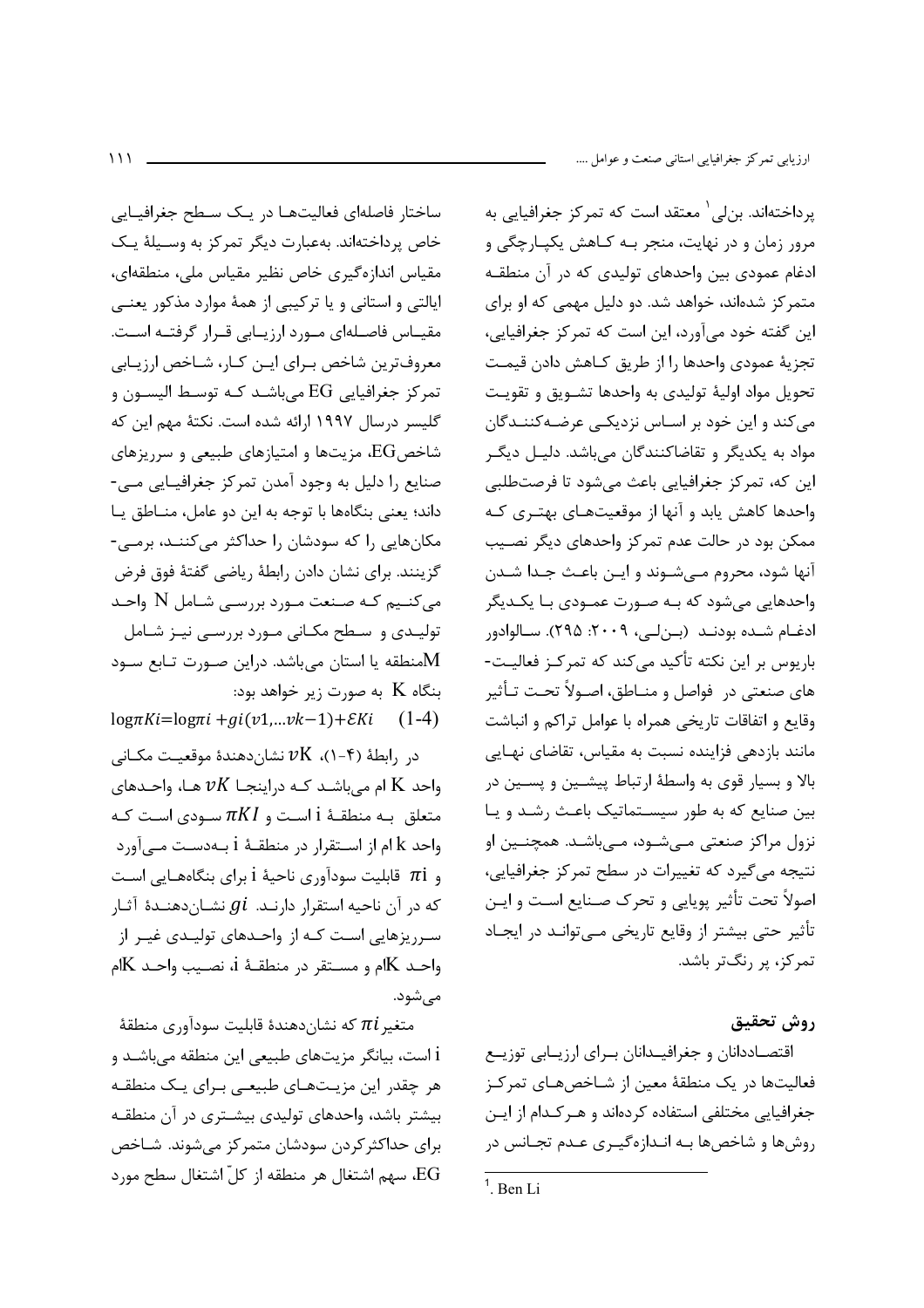باشد، به ایـن معنـی اسـت کـه مزیـتهـای  $\gamma na{=}0$ طبیعی هیچگونه اهمیتی در سود بنگاهها نـدارد و ایـن باعث عدم تمركز جغرافيايي بنگــاههـا در منطقــهٔ فــوق میشود و اگر  $a{=}1$  باشد، نشانگر اهمیت بـیش از حد مزیتهای طبیعی در ایجاد تمرکز جغرافیایی است. همان طور که گفتیم یکی دیگر از عوامل مـؤثر بـر تمرکز جغرافیایی در این شاخص، سرریزهای ناشــی از

واحدهای تولیدی است که در آن، واحدهای تولیدی به دلیل کنار هم بودن می تواننـد از سـرریزهای دانـش و آموزش و همچنین سرریزهای تکنولـوژیکی واحـدهای همسایه استفاده کنند و از آن بهرممنـد شـوند کـه در رابطهٔ (۱) متغیر gi نشاندهندهٔ این اثر میباشد و به صورت زیر در نظر گرفته می شود:

 $log\pi Ki = log\pi i + eKL1 - uu + EKi$  (5-4)

متغیر eKL در رابطهٔ فوق یک توزیــع برنــولی دارد. به طوری که با احتمال  $\gamma s$  مقدار آن یک و با احتمـال برابر صفر خواهـد بـود.  $\gamma s$  در اینجـا مفهـوم ( $1$ - $\gamma s$ ) همان  $\gamma na$  ذکر شده در بالا را دارد و اهمیت سرریزها را در سودآوری بنگاههـا نشـان مـیدهـد. بـه عبارت ديگر مقدار آن نشـاندهنـدهٔ ميـزان ارتبـاط و همبستگی بین واحدهای تولیدی موجـود در منطقـهٔ i است و هر چقدر میزان ایـن همبسـتگی بـین واحـدها بیشتر باشد، تمرکز جغرافیـایی در آن منطقـه بیشـتر خواهد بود؛ همچنین متغیر  $U$ Li برابر یک خواهد بـود اگر واحد L در منطقهٔ i مسـتقر باشـد و در غیـر ایـن صورت صفر خواهد بود.

امّا فرض دیگر شاخص EG ایـن اسـت کـه بـدون توجه به فاصلهٔ بین بنگاهها و واحدهایی که در ناحیه یا منطقهٔ i مستقر هستند و مربوط به یک صـنعت مـورد بررسی میباشند، همبستگی بین آنهـا مـورد ملاحظـه قرار می گیرد و واحـدهایی کـه در دو منطقـهٔ متفـاوت ولي در همسايگي يکديگر قرار دارند، هر چنـد بـه هـم بررسی(کشور) را بهعنوان مزیت طبیعے آن منطقـه و قابلیت سودآوری آن درنظر میگیرد. بـرای ایـن کـار فرض مے شود که احتمال استقرار یافتن واحد K ام در منطقهٔ i به صورت زیر است:

## $Probability = i\pi1... \pi m = \pi i i = 1 m \pi i$  $(2-4)$

مفهوم عبارت مقابل این است کـه واحـد K ام بـا توجه بـه قابليـت سـودآوري منطقـهٔ i كـه بـا عبـارت ارزیابی میشود، در مورد منطقهٔ استقرار خــود  $\pi i$ iπi تصمیم گیری مے کنـد. یعنـی ایـن کـه واحـد K، بـا احتمال πίiπi درمنطقهٔ i مستقر می شود. از آنجا کـه این شاخص قابلیت سودآوری یـک منطقـه را بـا ســهم اشتغال آن منطقه میسنجد، در نتیجه ارزش انتظاری قابلیت سودآوری منطقهٔ i به صورت زیر فرض می شود:  $E\pi I,...,\pi M \pi i i\pi i =xi$  $(3-4)$ 

كه در آن xi سهم اشتغال منطقهٔ i از كل اشـتغال كشور است. پس مىتوان راجع به رابطهٔ فوق گفت كـه ارزش انتظاری  $\pi i$ ، متوسط سودآوری منطقهٔ ارا نشان مي دهـد كـه بـه وسـيلةَ اشـتغال آن ناحيـه سـنجيده مهیشود و بنگاهها از طریق آن، در انتخاب مکان استقرار خود تصمیم گیری می کنند. اما نکتهٔ مهمتر این که واریانس  $\pi i$  نشان دهنـدهٔ میـزان حساسـیت سـود بنگاهها به سودآوری منطقه و مناسب بودن آن مکـان است که به صورت زیر نشان داده می شود:

Var  $\pi i$ i $\pi i$ = $\gamma n$ axi $1-xi$  $(4-4)$ يارامتر $\gamma n a$  ميزان اهميت قابليت سودآوري منطقهٔ i در سود بنگاهها را نشان میدهد. به عبارت دیگر ایـن پارامتر میزان حساسیت سود بنگاهها نسبت به مزیت-های طبیعی ناحیهٔ i را اندازهگیری میکند؛ هر قدر این حساسیت بیشتر باشد بنگاهها در نواحی ای که قابلیت سودآوری خـوبی دارنـد و مزیـتهـای طبیعـی آنهـا بهتراست، متمركز خواهنـد شـد. ايـن پـارامتر مقـدار ا به خود می گیرد بـه طـوری کـه اگـر  $0 \leq$ با کـر  $0 \leq$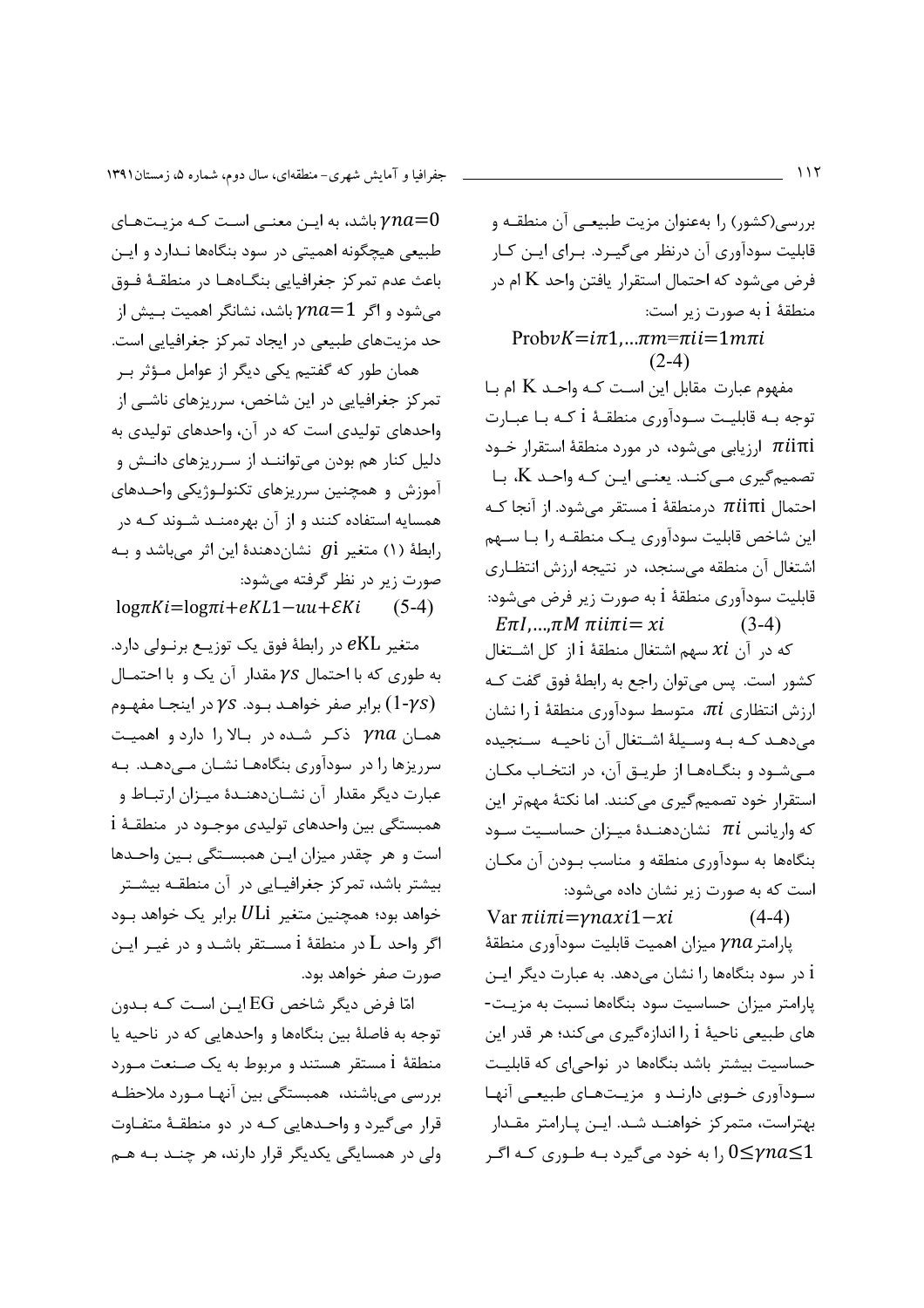$S_i$  ۸-۴ استفاده کنیم؛ به طوری کـه در رابطـهٔ ۴-۸،  $x_i$  سهم صنعت 1 در اشـتغال اسـتان مـورد بررسـي و سهم صنعت i در اشتغال كـلّ صـنايع مـى باشـد و H شاخص هرفیندال هیرشمن است که برای اندازهگیـری سهم اشتغال شهرستانها یا زیربخشهای استان از کل اشتغال آن استان به کار می رود. به گونهای که شاخص که نشاندهندهٔ همان شاخص EG میباشد، اثـر هـر  $\gamma$ دو عامل مزیتهای طبیعی و سـرریزها را شـامل مـی-شود. بهعبارت دیگر این شـاخص از طریـق اهمیـت دو عامل مزیتهای طبیعی و سرریزها در میزان سودآوری واحدهای تولیدی که بـا پـارامتر y ارزیـابی مـیشـوند، میزان تمرکز جغرافیایی استانی را اندازهگیری می کنــد. به طوري كه مقدار اين يارامتر $-1\leq 1$ ك مى باشد و مقادیر منفی آن نشاندهندهٔ پراکندگی و یا عدم تمرکز فعالیتهای تولیدی است. همچنین مقادیر مثبت بـرای آن بیانگر تمرکز جغرافیـایی صـنعت در اسـتان مـورد بررســي اســت كــه در آن مقــادير ڪ $\gamma 0 \leq \chi \leq 2$  تمركــز  $5$ /<br/> $\leq$ جغرافيــايي خفيــف و يــايين و مقــادير /></ تمرکز جغرافیایی متوسط و 5⁄∴∕5 نشاندهندهٔ تمرکـز بـالا و شـدید صـنایع در اسـتان مـورد بررسـی اسـت. بهعبارت دیگر ما در این شـاخص مـیخـواهیم تمرکـز جغرافیایی را در سطح استان اندازهگیری کنـیم، هـدف این اندازهگیری، ارزیابی میزان تمرکز همـهٔ صـنایع یـا فعالیتهای مختلف در یک استان خاص مـورد بررسـی می باشد. به عبارت سادهتر تمرکز جغرافیایی استانی ب بررسی این مسأله می پردازد که آیا فعالیتهای موجـود در استان مورد نظـر، دارای توزیـع یکنواخـت در میـان همهٔ صنایع و فعالیتهای مختلف میباشد یـا ایـن کـه تنها صنایع خاصی در فعالیتهای استان سهم دارند.

در محاسبهٔ تمرکز استانی، این که تنها چند صنعت خاص در استان مورد نظر مشغول به فعالیت باشند، بـه معنی تمرکز جغرافیایی بالا در آن استان نیست، بلکـه برعکس وقتی تعداد زیـادی از صـنایع در اسـتان فـوق نزدیک باشند، همبستگی متقابل بین آنها مورد بررسی قرار نمبي گيـرد. درنهايـت اليسـون و گليسـر ِ متغيـر ا به عنوان معیـاری بـرای محاسـبهٔ  $G=i(si-xi)2$ تمرکز جغرافیایی پیشنهاد می کنند که در آن Si سهم  $x$ i منطقهٔ ا در اشتغال صـنعت مـورد بررسـی اسـت و سهم منطقهٔ i در اشتغال کلّ مناطق (اشتغال کشــور) si میباشد. همان طور که قـبلاً نیـز گفتـه شـد، xi و si متغیرهایی هستند که می توانند نشاندهندهٔ مزیتهای طبیعی و سرریزهای موجود در یک ناحیهٔ معین باشـند و دو پارامتر  $\gamma n a$  /۲ اهمیت هر کدام از دو عامل فوق را در تمرکز جغرافیایی نشان میدهند؛ طوری که هـر چقدر مقادیر این دو پارامتر در صنعت مـورد بررسـی، نزدیک بـه یـک باشـد، تمرکـز جغرافیـایی و تـراکم واحدهای تولیدی مربوط به آن صنعت، بیشـتر خواهـد بود. پس باید شاخص EG به گونهای طراحی شود ک بتواند اهمیت هر دو عامل si ,xi را در معیار محاسـبهٔ تمرکز یعنی 2 $G=i(si-xi)$ ، نشان دهد. برای ایــن كار مى توان اميد رياضي معيار فوق را محاسبه كرد:  $EG=E(si-xi)2$  (6-4) که با روی عبارت فوق آماری بر محاسبهٔ عملیات ریاضی و مي توان به رابطهٔ زير رسيد:  $E(G) = (1 - ixi2) \{ \gamma + (1 - \gamma)H \}$  $(7-4)$  $= (1 - ixi2) \{H + (1 - H)\gamma\}$ و میتوان پارامتر y را از رابطهٔ مقابل محاسبه کرد كه داريم:  $y=E\sum_i$ si-xi21- $\sum_i$ xi2-H1-H  $(8-4)$ 

 $EG$  پارامتر γ که در را بطـهٔ فـوق همـان شـاخص میباشد، نشاندهنـدهٔ میـزان تمرکـز جغرافیـایی در صنعت مورد ملاحظه است. بر همین اساس ما در اینجا برای محاسبهٔ میزان تمرکز جغرافیایی در یک استان مورد بررسی، متغیرهای این شاخص را معکوس کـرده-ایم تا بتوانیم از آن بـرای محاسـبهٔ تمرکـز جغرافیـایی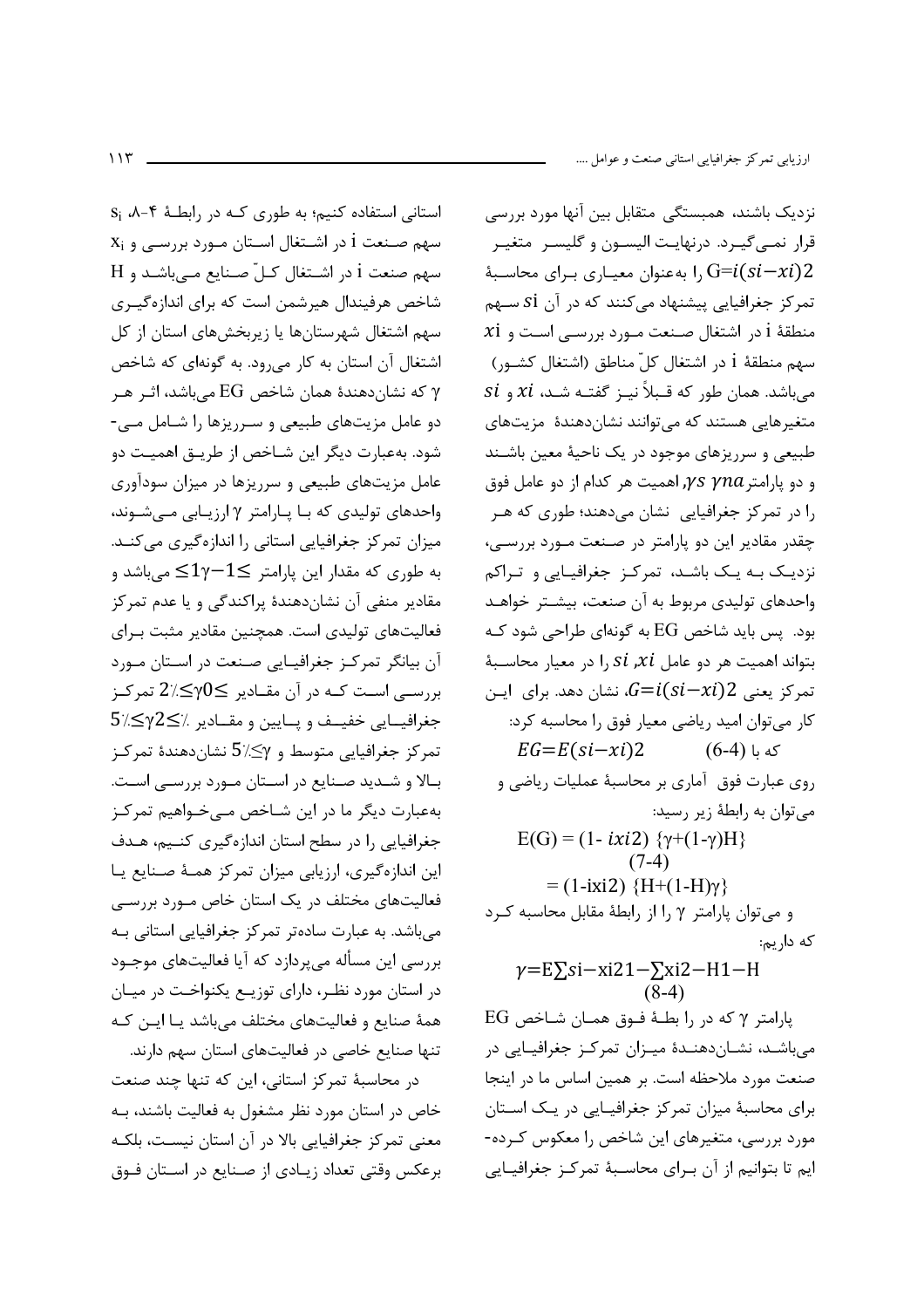اشتغال این استان، مقـادیر نـاچیزی شـده و در نتیجـه میزان شاخص تمرکز جغرافیایی مقدار کمتری را نشان مے دھد. امّا این مقدار کے در اپنجـا بـه معنـے تمرکـز بسیار بالای صنایع در استان قزوین میباشد. بـا توجـه به این گفتهها و با توجه به نتـایج حاصـل از جـدول ١ يپوست، مي بينيم كه سه استان سمنان، قزوين و تهران کمترین مقادیر را برای شاخص فـوق دارنـد. در نتیجـه این سه استان، نخستین رتبـههـای تمرکـز جغرافیـایی صنایع را به خود اختصاص دادهانـد. همچنـین اسـتان-های بوشهر، کهکیلویه و بویراحمـد و ایـلام، بیشـترین مقادیر شاخص EG را دارا مے باشند و مے توان گفت كمترين تعداد صنايع، در ايـن اسـتانهـا مشـغول بـه فعاليت هستند. نتايج اولية محاسبات نشـان مـى دهنـد كه تنها صنايع خاصى مانند صنعت توليد محصولات شیمیایی، محصولات کـانی غیرفلـزی و صـنعت مـواد غذایی هستند کـه در ایـن اسـتانهـا فعالیـت دارنـد و اشتغال بقيهٔ صنايع يا بسيار ناچيز است و يا اصلاً وجود ندارد. به نظر میرسد علت این افزایش عدم تعـادلهـا، نبود برنامهٔ آمایش سرزمین و فقـدان مـدیریت کـارای بازار كار باشد (اميني، ١٣٨٣: ١١).

به منظـور تعیـین عوامـل مـؤثر در میـزان تمرکـز جغرافیایی فعالیتها در بین استانهای مختلف، از مدل اقتصادســنجى پانـــل ديتـــا بـــراى دورهٔ زمـــانى ۸۵-۱۳۷۹استفاده می کنیم. مدل مورد استفاده و عوامل در نظر گرفته شده بر اساس مبانی نظری و مطالعات تجربی به صورت زیر میباشند:

وجود دارند، نشان دهندهٔ تمرکز بـالا و از لحـاظ آمـاری معنیدار خواهد بود. حال وقتی تعداد صنایعی کـه در یک استان فعالیت مے کنند، بیشتر باشد، باعث مے شود تا سهم اشتغال هـر صـنعت از اشـتغال اسـتان كـه در  $\mathrm{(S}_i)$  محاسبهٔ میزان شاخص  $\mathrm{EG}$  بـه کـار رفتـه اسـت پـايين بيايــد و از ايــن طريــق مقــدار شــاخص تمركــز جغرافیایی که با توجه به این سهمها محاسبه می شـود، کمتر خواهد شد. در نتیجه اسـتانی کـه در آن تمرکـز جغرافیــایی بالاســت، دارای میــزان شــاخص تمرکــز جغرافیایی کمتری خواهد بود. به عنوان مثـال عــددی، یافتههای تحقیق ما برای این نوع تمرکز که در جـدول ١ پیوست ارائه شده است، میزان تمرکز جغرافیـایی دو استان بوشهر و قزوین را برای سال ۱۳۸۵ بـهترتیب ۰/۱۲ و ۰/۰۲ نشان می دهد، این بدان معنی است کـه در استان بوشهر تنها صنایع خاصبی وجـود دارنـد کـه فعالیت می کنند و در نتیجه سهم هر کدام از این صنایع از اشتغال استان بوشهر بسيار بالا خواهـد بـود و ايـن باعث شده است تا میزان شاخص تمرکز به عـدد ۰/۱۲ برسد که در بین سایر استانها میـزان بیشـتری اسـت. یافتههای اولیهٔ ما در محاسـبهٔ تمرکـز جغرافیـایی ایـن استان نشان میدهد کـه ۶۶ درصـد از اشـتغال اسـتان بوشهر را دو صنعت تولید محصولات شیمیایی و صنعت تولید سایر وسایل نقلیه بـه خـود اختصـاص دادهانـد و قطعاً این به معنی تمرکز صنایع در این اسـتان نیسـت. همچنین تعـداد صـنایع موجـود در اسـتان قـزوین بـه حدي زياد بوده است كه سهم هركدام از اين صـنايع از

## EGit=B0+B1INVHit+B2AWAGEit+B3RAWMit+B4GAWit+B5DEMANDit+B6TRANSEit+ eit

 $(\tau)$ 

به طوري كه در رابطهٔ فوق داريم: . میزان تمرکز جغرافیایی محاسبه شده برای استان i و در زمان t (جدول ۱)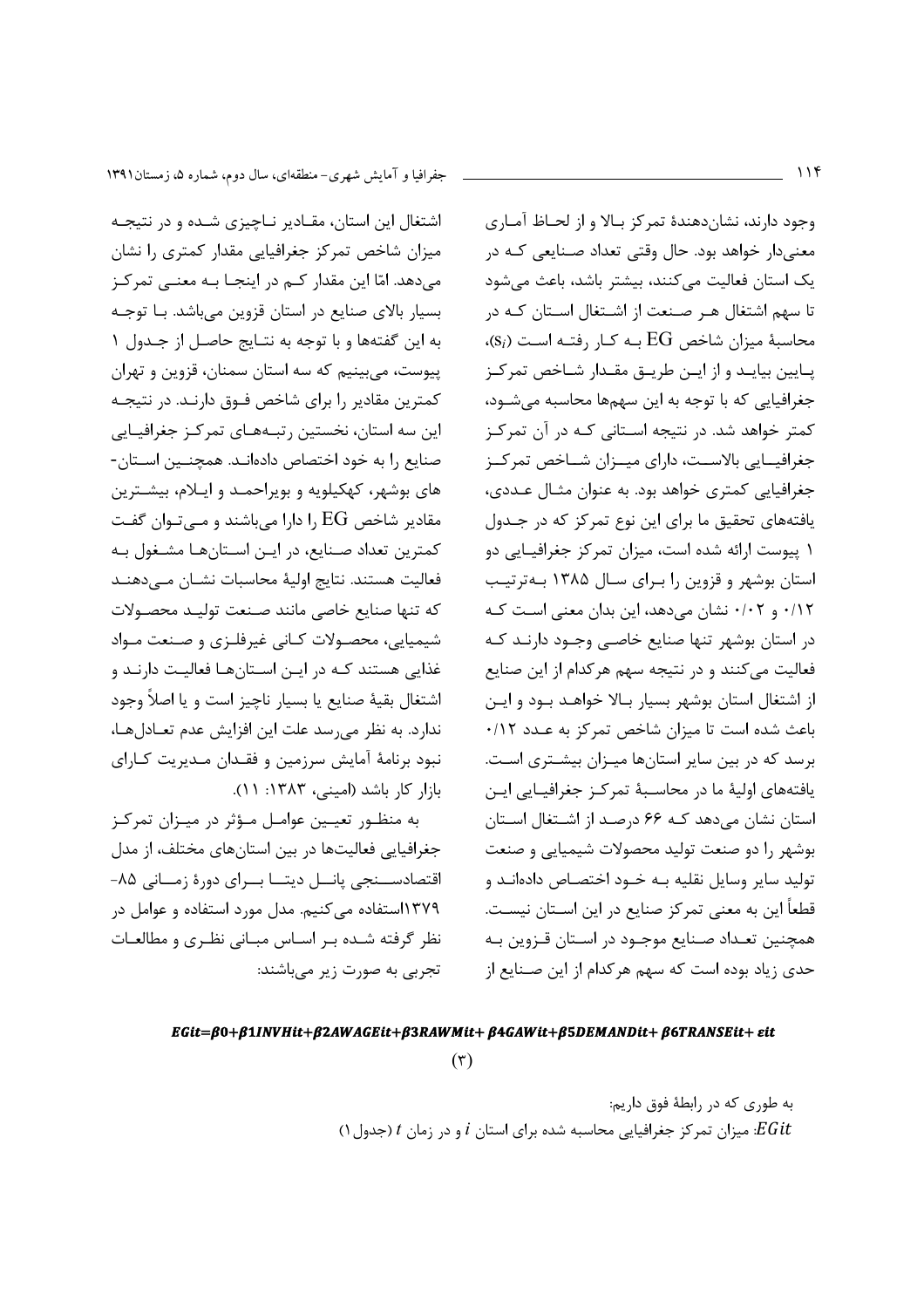سرمایهٔ انسانی موجود در استان i و در زمان t برحسب تعداد افراد باسواد بالاتر از دیپلم شـاغل در کارگــاههـای  $\it INVHit$ صنعتی استان (جدول ۲).

.4WAGEit متوسط دستمزد پرداختی برای عامل کار در استان i و در سال t (نتایج در جدول ۳).

، میزان دسترسی واحدهای تولیدی به مواد اوّلیه در استان i و در زمـان t کـه برحسـب متغیـر تعـداد معـادن $RM$ it استان i اندازهگیری میشود (جدول ۴ پیوست).

ن میزان رشد اقتصادی مناطق یا استانهای همسایهٔ استان i در سال t (جدول ۵). $i$ 

 $i$  ندسترسی واحدهای تولیدی مستقر در استان  $i$  به بازار مصرف میباشد که بر حسب فاصلهٔ مرکز اسـتان  $BMANDit$ از شهر تهران اندازهگیری میشود (جدول ۶).

TRANSEit: دسترسی استان i به حمل و نقل که توسط متغیر مجازی با عدد یک برای استانی که به خط راهآهن ریلبی دسترسی دارد و عدد صفر برای استانی که به این نوع راه ارتباطی دسترسی ندارند.

| رديف                   | استان / سال         | 1379                                   | $151 -$                            | ۱۳۸۱                                   | 1382                                    | 1382                                    | 1384                                    | ۱۳۸۵                                                                                                                                                                                                                                                                                                                                                                                                                                                                                                                                                                   |
|------------------------|---------------------|----------------------------------------|------------------------------------|----------------------------------------|-----------------------------------------|-----------------------------------------|-----------------------------------------|------------------------------------------------------------------------------------------------------------------------------------------------------------------------------------------------------------------------------------------------------------------------------------------------------------------------------------------------------------------------------------------------------------------------------------------------------------------------------------------------------------------------------------------------------------------------|
|                        | مركزي               | .1.40                                  | .1.57                              | $\cdot$ / $\cdot$ ۳٧                   | .1.7V                                   | .1.7V                                   | .1.79                                   | $\cdot$ / $\cdot$ $\wedge$ $\wedge$                                                                                                                                                                                                                                                                                                                                                                                                                                                                                                                                    |
| ٢                      | گيلان               | $\cdot/\cdot$ ۳.                       | $\cdot/\cdot \tau$ .               | .1.79                                  | $\cdot$ / $\cdot$ $\uparrow$ $\upDelta$ | $\cdot$ / $\cdot$ $\uparrow$ $\uparrow$ | $\cdot$ / $\cdot$ $\uparrow$ $\wedge$   | $\cdot$ / $\cdot$ $\uparrow$ $\wedge$                                                                                                                                                                                                                                                                                                                                                                                                                                                                                                                                  |
| ٣                      | مازندران            | $\cdot$ / $\cdot$ $\Delta \tau$        | $\cdot$ / $\cdot$ $\wedge$ $\vee$  | $\cdot$ / $\cdot$ $\wedge$ $\cdot$     | $\cdot$ / $\cdot$ $\uparrow$ $\wedge$   | $\cdot$ / $\cdot$ $\wedge\tau$          | $\cdot$ / $\cdot$ $\uparrow$ )          | $\cdot$ / $\cdot$ YY                                                                                                                                                                                                                                                                                                                                                                                                                                                                                                                                                   |
| ۴                      | أذربايجان شرقي      | $.  .$ ۶.                              | $\cdot$ / $\cdot$ $\Delta$ Y       | $\cdot/\cdot \tau$                     | .1.79                                   | .1.79                                   | $\cdot$ / $\cdot$ $\uparrow$ 9          | $\cdot$ / $\cdot$ $\wedge$ $\wedge$                                                                                                                                                                                                                                                                                                                                                                                                                                                                                                                                    |
| ۵                      | أذربايجان غربي      | .700                                   | .1177                              | .7151                                  | .715f                                   | .7154                                   | .115f                                   | .79K                                                                                                                                                                                                                                                                                                                                                                                                                                                                                                                                                                   |
| ۶                      | كرمانشاه            | $\cdot$ / $\cdot$ 6                    | $\cdot/\cdot \wedge \tau$          | $\cdot$ / $\cdot$ $\vee\tau$           | $\cdot$ / $\cdot$ Y A                   | $\cdot$ / $\cdot$ Y A                   | $\cdot/\cdot \wedge$                    | .1.84                                                                                                                                                                                                                                                                                                                                                                                                                                                                                                                                                                  |
| ٧                      | خوزستان             | .797                                   | .1179                              | .7119                                  | $\cdot/\rightarrow \cdot$               | $\cdot/\rightarrow \cdot$               | $\cdot/\rightarrow \cdot$               | .709                                                                                                                                                                                                                                                                                                                                                                                                                                                                                                                                                                   |
| ۸                      | فارس                | $\cdot$ / $\cdot$ Y)                   | $.$ / $.$ ۶۸                       | $\cdot$ / $\cdot$ $\Delta f$           | .4.8.                                   | $.  .$ ۶.                               | $\cdot$ / $\cdot$ $\Delta V$            | .1.99                                                                                                                                                                                                                                                                                                                                                                                                                                                                                                                                                                  |
| ٩                      | كرمان               | .1.19                                  | $.$ / $.$ ۶۸                       | $\cdot$ / $\cdot$ $\vee$ $\Delta$      | .1.99                                   | .499                                    | $\cdot/\cdot \wedge$                    | $\cdot$ / $\cdot$ $\Delta f$                                                                                                                                                                                                                                                                                                                                                                                                                                                                                                                                           |
| $\mathcal{L}$          | خراسان              | $\cdot$ / $\cdot$ $\tau$ $\tau$        | $\cdot/\cdot$ ٣٣                   | .1.79                                  | $\cdot/\cdot$ \Y                        | $\cdot$ / $\cdot$ / $\vee$              | .1.19                                   | $\cdot$ / $\cdot$ $\uparrow$ Y                                                                                                                                                                                                                                                                                                                                                                                                                                                                                                                                         |
| $\mathcal{U}$          | اصفهان              | .  .9                                  | $\cdot$ / $\cdot$ $\Delta$ ۶       | $\cdot$ / $\cdot$ $\Delta \tau$        | $\cdot/\cdot$ ۴۱                        | $\cdot/\cdot$ ۴۱                        | .4.40                                   | $\cdot$ / $\cdot$ $\vee$ $\cdot$                                                                                                                                                                                                                                                                                                                                                                                                                                                                                                                                       |
| ۱۲                     | سیستان و بلوچستان   | .1100                                  | .195                               | .1119                                  | .1179                                   | .1179                                   | .1159                                   | .715.                                                                                                                                                                                                                                                                                                                                                                                                                                                                                                                                                                  |
| ۱۳                     | كردستان             | $\cdot$ / $\cdot$ $\wedge$ $\triangle$ | .4.91                              | .4.90                                  | $\cdot/\cdot \tau$                      | $\cdot/\cdot \tau$                      | .1.84                                   | $\cdot$ / $\cdot$ 95                                                                                                                                                                                                                                                                                                                                                                                                                                                                                                                                                   |
| ۱۴                     | همدان               | .711Y                                  | .115                               | $\cdot/\cdot$ .                        | $\cdot/\cdot \Delta$                    | $\cdot/\cdot \Delta$                    | $\cdot$ / $\cdot$ 9 $\cdot$             | .715                                                                                                                                                                                                                                                                                                                                                                                                                                                                                                                                                                   |
| ۱۵                     | چهارمحال و بختیاری  | $\cdot$ / $\cdot$ $\wedge$ $\cdot$     | $\cdot$ / $\cdot$ $\wedge$ 9       | $\cdot$ / $\cdot$ $\Delta \Lambda$     | $\cdot$ / $\cdot$ $\uparrow$ $\wedge$   | $\cdot$ / $\cdot$ $\wedge\tau$          | $\cdot$ / $\cdot$ $\uparrow$ $\uparrow$ | $\cdot$ / $\cdot$ $\wedge$ $\cdot$                                                                                                                                                                                                                                                                                                                                                                                                                                                                                                                                     |
| ۱۶                     | لرستان              | $\cdot$ / $\cdot$ $\varphi$ $\Delta$   | $\cdot/\cdot \wedge \wedge$        | $\cdot$ / $\cdot$ 9Y                   | $\cdot$ / $\cdot$ $\vee$ 9              | $\cdot$ / $\cdot$ $\vee$ 9              | $\cdot$ / $\cdot$ $\wedge$ $\triangle$  | $\cdot/\right. \cdot \left. \right. \left. \right. \left. \right. \left. \left. \right. \left. \left. \right. \left. \left. \right. \left. \right. \left. \left. \right. \right. \left. \left. \right. \left. \left. \right. \right. \left. \left. \right. \right. \left. \left. \right. \right. \left. \left. \right. \left. \left. \right. \right. \left. \left. \right. \right. \left. \left. \right. \right. \left. \left. \right. \right. \left. \left. \right. \right. \left. \left. \right. \right. \left. \left. \right. \left. \left. \right. \right. \left.$ |
| ١٧                     | ايلام               | .7770                                  | .7779                              | $\cdot$ $/$ ۳۳ $\Lambda$               | .7770                                   | .7770                                   | .7796                                   | $\cdot/111$                                                                                                                                                                                                                                                                                                                                                                                                                                                                                                                                                            |
| ١٨                     | کهکیلویه و بویراحمد | .779                                   | $\cdot$ /٣٨۵                       | $\cdot$ /۴ $\cdot$ $\wedge$            | $\cdot$ /۲ $\cdot$ $\Delta$             | $\cdot$ /٢ $\cdot$ $\Delta$             | .75.                                    | .7YY                                                                                                                                                                                                                                                                                                                                                                                                                                                                                                                                                                   |
| ۱۹                     | بوشهر               | .1119                                  | .789.                              | $\cdot$ / $\epsilon$ \ $\Delta$        | $\cdot$ /۳ $\cdot$ ۶                    | $\cdot \pi \cdot 5$                     | .775                                    | .1159                                                                                                                                                                                                                                                                                                                                                                                                                                                                                                                                                                  |
| ٢٠                     | زنجان               | $\cdot$ / $\cdot$ $\wedge$ $\tau$      | $\cdot$ / $\cdot$ $\Delta \Lambda$ | .  .9                                  | $\cdot/\cdot \wedge \tau$               | $\cdot$ / $\cdot$ $\wedge\tau$          | .1.19                                   | $\cdot$ / $\cdot$ $\uparrow$ $\uparrow$                                                                                                                                                                                                                                                                                                                                                                                                                                                                                                                                |
| ۲۱                     | سمنان               | .4.19                                  | $\cdot/\cdot \wedge \wedge$        | $\cdot/\cdot$ \ $\uparrow$             | $\cdot/\cdot$ ) $\Upsilon$              | $\cdot$ / $\cdot$ / $\tau$              | $\cdot$ / $\cdot$ 9                     | $\cdot$ / $\cdot$ $\uparrow$ $\uparrow$                                                                                                                                                                                                                                                                                                                                                                                                                                                                                                                                |
| ٢٢                     | يزد                 | .1.99                                  | $\cdot/\cdot \wedge \cdot$         | $\cdot$ / $\cdot$ $\wedge$ $\triangle$ | $\cdot$ / $\cdot$ 9 $\Delta$            | $\cdot$ / $\cdot$ 90                    | .4.9A                                   | .7110                                                                                                                                                                                                                                                                                                                                                                                                                                                                                                                                                                  |
| $\mathbf{r}\mathbf{r}$ | هرمزگان             | $\cdot$ /٣١١                           | .7111                              | .11YA                                  | .195                                    | .195                                    | .1109                                   | $\cdot$ /٢ $\cdot$ ٢                                                                                                                                                                                                                                                                                                                                                                                                                                                                                                                                                   |
| ٢۴                     | تهران               | .1.70                                  | .1.79                              | .1.79                                  | $\cdot$ / $\cdot$ $\uparrow$ $\uparrow$ | $\cdot$ / $\cdot$ $\uparrow$ $\wedge$   | $\cdot/\cdot$ ۳.                        | $\cdot/\cdot$ $\uparrow \uparrow$                                                                                                                                                                                                                                                                                                                                                                                                                                                                                                                                      |
| ۲۵                     | اردبيل              | $\cdot/\cdot$ $\cdot$ $\cdot$          | .7119                              | $\cdot$ / $\cdot$ $\vee$ $\cdot$       | .1.54                                   | .1.54                                   | $\cdot$ / $\cdot$ YY                    | .7110                                                                                                                                                                                                                                                                                                                                                                                                                                                                                                                                                                  |
| ۲۶                     | قم                  | $\cdot$ / $\cdot$ $\vee\tau$           | .1.57                              | .1.57                                  | $\cdot/\cdot$ ۴۳                        | $\cdot$ / $\cdot$ $\uparrow\uparrow$    | $.$ / $.7V$                             | .497                                                                                                                                                                                                                                                                                                                                                                                                                                                                                                                                                                   |
| ٢٧                     | قزوين               | .4.19                                  | .4.19                              | .1.57                                  | $\cdot/\cdot$ $\uparrow\uparrow$        | $\cdot/\cdot$ $\uparrow\uparrow$        | $\cdot$ / $\cdot$ $\cdot$               | $\cdot/\cdot$ $\uparrow \uparrow$                                                                                                                                                                                                                                                                                                                                                                                                                                                                                                                                      |
| ۲۸                     | گلستان              | .189                                   | .189                               | .11YY                                  | .715Y                                   | .715Y                                   | .795                                    | ۰/۱۴۴                                                                                                                                                                                                                                                                                                                                                                                                                                                                                                                                                                  |

جدول ۱: میزان شاخص تمرکز جغرافیاییEG برای استانها در طی دورهٔ ۸۵- ۷۹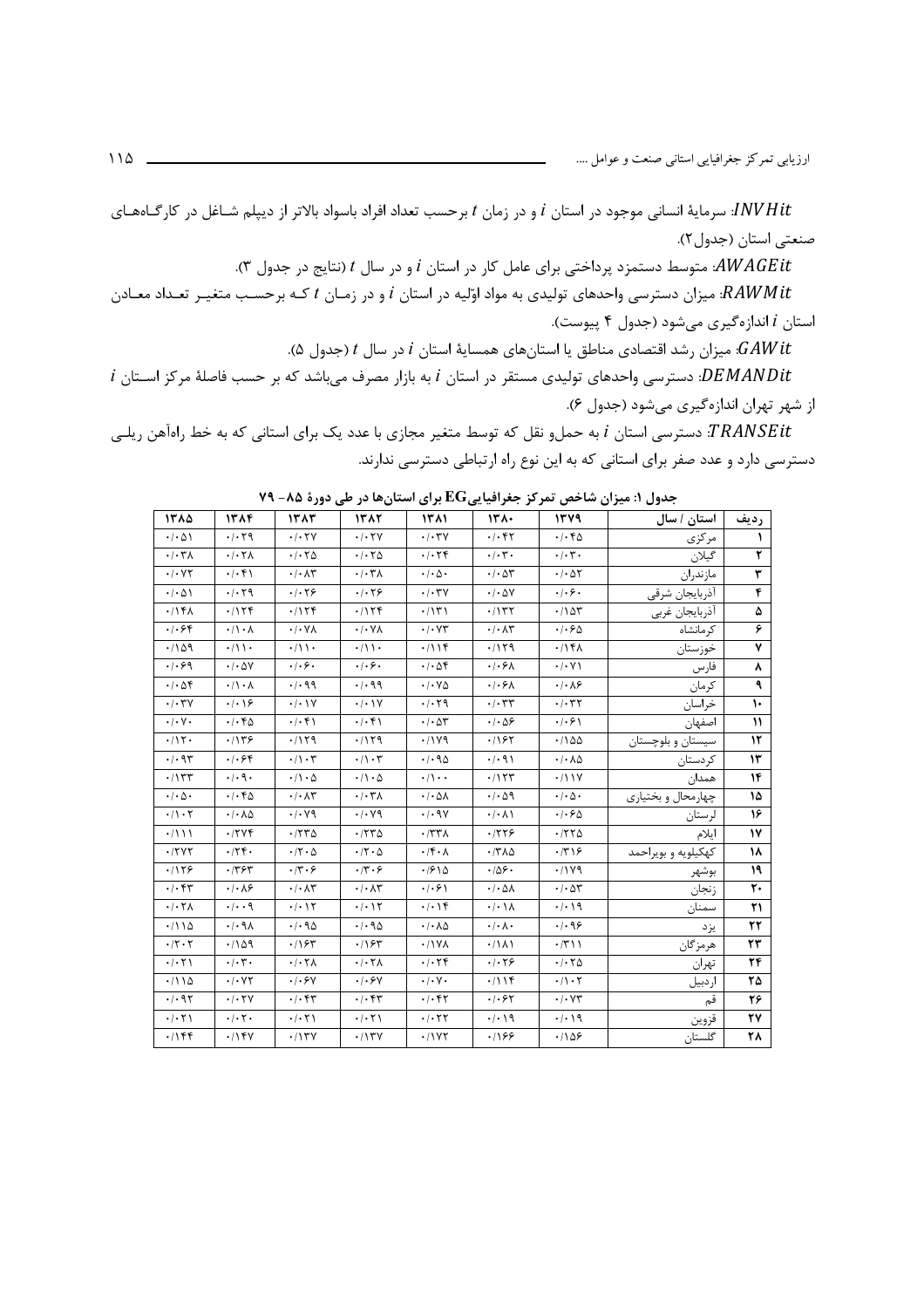| جدول ۲: متوسط سرمایهٔ انسانی استانها دردورهٔ ۸۵– ۷۹ |  |
|-----------------------------------------------------|--|
|-----------------------------------------------------|--|

| ۱۳۸۵                                  | 1384                                                              | 1383                              | 1382                                                                                           | ۱۳۸۱                                                     | $151 -$                           | 1379                                         | استان/ سال                |                          |
|---------------------------------------|-------------------------------------------------------------------|-----------------------------------|------------------------------------------------------------------------------------------------|----------------------------------------------------------|-----------------------------------|----------------------------------------------|---------------------------|--------------------------|
| $\overline{\cdot\cdot\cdot}$          | $\overline{\cdot}\hspace{0.1cm}\cdot\hspace{0.1cm}\cdot$ $\wedge$ | $\cdot \mid \cdot \cdot \mid$     | $\cdot \mid \cdot \cdot \mid$                                                                  | $\overline{\cdot\cdot\cdot}$                             | $\cdot$ / $\cdot$ $\Delta$        | $\cdot$ / $\cdot$ $\Delta$                   | أذربايجان شرقي            | $\lambda$                |
| $\cdot$ / $\cdot$ $\cdot$ $\cdot$     | $\cdot$ / $\cdot$ $\cdot$ $\cdot$                                 | $\cdot$ / $\cdot$ $\cdot$ $\cdot$ | $\cdot$ / $\cdot$ $\cdot$ $\cdot$                                                              | $\cdot$ / $\cdot$ $\cdot$ $\cdot$                        | $\cdot$ / $\cdot$ \               | $\cdot$ / $\cdot$ )                          | أذربايجان غربي            | ۲                        |
| $\cdot$ $\cdot$ $\cdot$ $\cdot$       | $\cdot$ $\cdot$ $\cdot$ $\cdot$                                   | $\cdot$ $\cdot$ $\cdot$ $\cdot$   | $\cdot$ / $\cdot$ )                                                                            | $\cdot$ / $\cdot$ \                                      | $\cdot$ / $\cdot$ \               | $\cdot$   $\cdot$ \                          | اردبيل                    | ٣                        |
| $\cdot$                               | $\cdot \mid \cdot \mid f$                                         | $\cdot/\cdot$ \ \                 | $\cdot$   $\cdot$   $\uparrow$                                                                 | $\cdot/\cdot$ ) )                                        | $\cdot$ / $\cdot$ \ \             | $\cdot$ / $\cdot$ 9                          | اصفهان                    | ۴                        |
| $\cdot$ / $\cdot$ \                   | $\cdot$ / $\cdot$ \                                               | $\cdot$ / $\cdot$ \               | $\cdot$ / $\cdot$ $\cdot$ 9                                                                    | $\cdot$ / $\cdot$ \                                      | $\cdot$ / $\cdot\cdot\cdot$ Y     | $\cdot$ $ \cdot\cdot\cdot\mathcal{S} $       | ايلام                     | $\Delta$                 |
| $\overline{\cdots}$                   | $\cdot$ / $\cdot$ $\Delta$                                        | $\cdot \mid \cdot \cdot \rangle$  | $\cdot \mid \cdot \cdot \mid$                                                                  | $\cdot$ / $\cdot$ $\tau$                                 | $\cdot$ / $\cdot$ $\cdot$ $\cdot$ | $\cdot$ / $\cdot$ )                          | بوشهر                     | ۶                        |
| $\cdot$ $\cdot$ $\cdot$ $\cdot$       | $\sqrt{10}$                                                       | $\cdot$ $\cdot$ $\cdot$ $\circ$   | $\cdot$ $\cdot$ $\cdot$ $\circ$                                                                | $\cdot$ $\cdot$ $\cdot$ $\cdot$                          | $\cdot \cdot \cdot \cdot$         | $\cdot \mid \cdot \cdot \mid$                | تهران                     | $\overline{\mathsf{v}}$  |
| $\cdot \mid \cdot \cdot \mid$         | $\cdot$ $\cdot$ $\cdot$ $\tau$                                    | $\cdot \mid \cdot \cdot \mid$     | $\cdot$ $\cdot$ $\cdot$ $\cdot$                                                                | $\overline{\cdot\!cdot\!}$                               | $\cdot$ / $\cdot$ $\cdot$ $\cdot$ | $\cdot$ / $\cdot$ $\cdot$ $\cdot$            | چهارمحال و بختیاری        | λ                        |
| $\overline{\cdot\cdot\cdot\vee}$      | $\overline{\cdot\cdot\cdot\gamma}$                                | $\overline{\cdot\cdot\cdot}$      | $\overline{\cdot\cdot\cdot}$                                                                   | $\cdot$ / $\cdot$ $\Delta$                               | $\overline{\cdot\cdot\cdot\cdot}$ | $\cdot \mid \cdot \cdot \rangle$             | خراسان                    | ٩                        |
| $\overline{\cdot\cdot\cdot}$          | $\cdot$ / $\cdot$ $\Delta$                                        | $\cdot$ / $\cdot$ $\Delta$        | $\cdot$ / $\cdot$ $\Delta$                                                                     | $\cdot$ / $\cdot$ $\Delta$                               | $\cdot \mid \cdot \cdot \rangle$  | $\cdot$ $\overline{\cdot \tau}$              | خوزستان                   | $\mathcal{L}$            |
| $\cdot$ $\cdot$ $\cdot$ $\cdot$       | $\cdot$ $\cdot$ $\cdot$ $\cdot$                                   | $\cdot \mid \cdot \mid \cdot$     | $\cdot \mid \cdot \cdot \mid$                                                                  | $\overline{\cdot\cdot\cdot}$                             | $\cdot \mid \cdot \cdot \mid$     | $\cdot \mid \cdot \cdot \circ$               | زنجان                     | $\overline{\mathcal{L}}$ |
| $\cdot$ $\cdot$ $\cdot$ $\cdot$       | $\cdot$ $\cdot$ $\cdot$ $\circ$                                   | $\cdot \mid \cdot \mid \cdot$     | $\cdot \mid \cdot \mid \cdot$                                                                  | $\cdot \mid \cdot \cdot \mid$                            | $\cdot \mid \cdot \cdot \mid$     | $\cdot$   $\cdot$                            | سمنان                     | ۱۲                       |
| $\overline{\cdot\cdot\cdot\cdot}$     | $\overline{\cdot\cdot\cdot\cdot}$                                 | $\overline{\cdot\cdot\cdot\cdot}$ | $\cdot$ / $\cdot$ $\cdot$ $\wedge$                                                             | $\overline{\cdots}$                                      |                                   | $\cdot$ / $\cdot$ . $\cdot$ $\cdot$          | سیستان و بلوچستا <u>ن</u> | $\overline{\Upsilon}$    |
| $\overline{\cdot\cdot\cdot\cdot}$     | $. \cdot $                                                        | $\cdot \mid \cdot \cdot \tau$     | $\cdot \mid \cdot \cdot \rangle$                                                               | $\cdot \mid \cdot \cdot \rangle$                         | $\cdot$ / $\cdot$ $\tau$          | $\cdot$ / $\cdot$ $\cdot$ $\cdot$            | فارس                      | $\overline{16}$          |
| $\cdot$ $\mid$ $\cdot$ $\mid$ $\cdot$ | $\cdot$ $\cdot$ $\cdot$ $\cdot$                                   | $\overline{\cdot}$                | $\overline{\cdot}$ $\overline{\cdot}$ $\overline{\cdot}$ $\overline{\cdot}$ $\overline{\cdot}$ | $\cdot \mid \cdot \mid \cdot \mid$                       | $\cdot$ 19                        | $\cdot \cdot \cdot \cdot$                    | قزوين                     | ۱۵                       |
| $\cdot$ $\cdot$ $\wedge$              | $\cdot \cdot \cdot \vee$                                          | $\cdot$ / $\cdot$ $\wedge$        | $\cdot \cdot \cdot$ ۶                                                                          | $\cdot \cdot \cdot f$                                    | $\cdot$ $\cdot$ $\cdot$ $\cdot$   | $\cdot$ $\overline{\cdot \cdot \cdot \cdot}$ | قم                        | 16                       |
| $\cdot$ / $\cdot$ \                   | $\cdot/\cdot\cdot$                                                | .   q                             | $\cdot$ / $\cdot$ $\cdot$ $\wedge$                                                             | $\cdot$ / $\cdot$ $\cdot$ $\wedge$                       | $\cdot$ / $\cdot\cdot\cdot$ Y     | $\cdot/\cdot\cdot\cdot$ Y                    | كردستان                   | $\overline{Y}$           |
| $\overline{\cdot\cdot\cdot\cdot}$     | $\overline{\cdot\cdot\cdot\tau}$                                  | $\cdot \mid \cdot \cdot \mid$     | $\cdot \mid \cdot \cdot \mid$                                                                  | $\overline{\cdot\cdot\cdot\tau}$                         | $\cdot$ / $\cdot$ $\tau$          | $\cdot/\cdot\cdot\tau$                       | كرمان                     | $\sqrt{}$                |
| $\cdot$ $\cdot$ $\cdot$ $\cdot$       | $\cdot$ / $\cdot$ $\cdot$ $\cdot$                                 | $\cdot$ $\cdot$ $\cdot$ $\cdot$   | $\cdot$ / $\cdot$ $\cdot$ $\cdot$                                                              | $\cdot$ / $\cdot$ \                                      | $\cdot$ / $\cdot$ \               | $\cdot$   $\cdot$ \                          | كرمانشاه                  | ۱۹                       |
| $\cdot$ $\cdot$ $\cdot$ $\cdot$       | $\cdot$ $\cdot$ \                                                 | $\cdot \mid \cdot \mid$           | $\cdot$ $\cdots$ 9                                                                             | $\cdot \mid \cdot \cdot \mid$                            | $\cdot$ $\cdots$ 9                | $\cdot$   $\cdot$ \                          | کهکیلویه و بویراحمد       | ٢٠                       |
| $\cdot$ / $\cdot$ $\cdot$ $\cdot$     | $\cdot$ / $\cdot$ $\cdot$ $\cdot$                                 | $\cdot$ / $\cdot$ $\cdot$ $\cdot$ | $\cdot$   $\cdot$ \                                                                            | $\cdot$ / $\cdot$ \                                      | $\cdot$ / $\cdot$ \               | $\cdot/\cdot\cdot$                           | گلستان                    | $\overline{1}$           |
| $\cdot$ / $\cdot$ Y                   | $\cdot$ / $\cdot$ Y                                               | $\cdot$ / $\cdot$ Y               | $\cdot$ / $\cdot$ Y                                                                            | .  . .9                                                  | .  . .9                           | $\cdot \mid \cdot \cdot \mathfrak{S}$        | گيلان                     | $\overline{\tau}$        |
| $\cdot$ / $\cdot$ $\cdot$ $\cdot$     | $\cdot$ / $\cdot$ $\cdot$ $\cdot$                                 | $\overline{\cdot\cdot\cdot}$      | $\cdot$ / $\cdot$ $\cdot$ $\cdot$                                                              | $\cdot$ / $\cdot$ $\cdot$ $\cdot$                        | $\cdot$ / $\cdot$ $\cdot$ $\cdot$ | $\cdot$ / $\cdot$ $\cdot$ $\cdot$            | لرستان                    | ۲۳                       |
| $\cdot$ $ \cdot$ $\cdot$ $\circ$      | $\overline{\cdot\cdot\cdot}$                                      | $\cdot$ / $\cdot$ $\Delta$        | $\cdot$ / $\cdot$ $\Delta$                                                                     | $\cdot \mid \cdot \cdot \mid$                            | $\cdot$ $\cdot$ $\cdot$ $\cdot$   | $\cdot \mid \cdot \cdot \mid$                | مازندران                  | ۲۴                       |
| 7.179                                 | $\overline{\cdot}$                                                | .1.70                             | $\overline{\cdot}$ $\overline{\cdot}$ $\overline{\cdot}$ $\overline{\cdot}$ $\overline{\cdot}$ | $\cdot \mid \cdot \mid \cdot$                            | $\cdot$ / $\cdot$ / $\wedge$      | $\cdot$ / $\cdot$ / Y                        | مركزي                     | ۲۵                       |
| $\cdot$ / $\cdot$ $\uparrow$          | $\cdot$ / $\cdot$ $\uparrow$                                      | $\cdot$ / $\cdot$ $\tau$          | $\cdot$ / $\cdot$ $\tau$                                                                       | $\cdot$ / $\cdot$ $\cdot$ $\cdot$                        | $\cdot$ / $\cdot$ $\cdot$ $\cdot$ | $\cdot$ / $\cdot$ $\cdot$ $\cdot$            | هرمزگان                   | ۲۶                       |
| $\cdot$ $\cdot$ $\cdot$ $\tau$        | $\cdot$ $\cdot$ $\cdot$ $\cdot$                                   | $\cdot$ $\cdot$ $\cdot$ $\cdot$   | $\cdot \mid \cdot \cdot \mid$                                                                  | $\cdot \mid \cdot \cdot \mid$                            | $\cdot$ / $\cdot$ \               | $\cdot$ / $\cdot$ \                          | همدان                     | ٢٧                       |
| $\cdot$ / $\cdot$ / $\vee$            | $\cdot$ $\cdot$ $\cdot$ $\cdot$                                   | $\cdot$ $\cdot$ $\cdot$ $\circ$   | $\cdot$ / $\cdot$ / $\Delta$                                                                   | $\overline{\cdot}$ $\overline{\cdot}$ $\overline{\cdot}$ | $\cdot$ / $\cdot$ / $\cdot$       | $\cdot/\cdot$ \ $\cdot$                      | يزد                       | ٢٨                       |

جدول ۳: متوسط دستمزد پرداختی به عامل کار در دورهٔ ۸۵ -۷۹

| ۱۳۸۵                                 | 15.16                            | 15.1                                              | 1382                                           | $\overline{111}$                | 15.4                                                       | 144                           | استان / سال            |                           |
|--------------------------------------|----------------------------------|---------------------------------------------------|------------------------------------------------|---------------------------------|------------------------------------------------------------|-------------------------------|------------------------|---------------------------|
| 41/046                               | 41/255                           | $\sqrt{1/59}$                                     | T1/TAT                                         | <b>78/017</b>                   | $\overline{\mathsf{y}\mathsf{y}}\cdot\mathsf{y}\mathsf{y}$ | ۲۱/۶۹۱                        | اذربايجان شرقي         |                           |
| $T\Delta/T\Lambda$ .                 | $\mathbf{r} \cdot \mathbf{r}$    | TQ/TYY                                            | 19/1                                           | 18/980                          | 181.79                                                     | <b>TT/۶۷۷</b>                 | اذربايجا <u>ن غربي</u> | ۲                         |
| $f\uparrow/ff$ .                     | TT/7f9                           | $\mathbf{r} \cdot \mathbf{1} \cdot \mathbf{r}$    | 74/977                                         | 71/197                          | 11/700                                                     | 16/14V                        | اردبيل                 | ٣                         |
| $\Delta\Delta/Y$ $\Delta$ 9          | $TV/ \Lambda f f$                | $Tf/TV\Delta$                                     | $\sqrt{4.19}$                                  | <b>TQ/FTA</b>                   | $\overline{YY/YY}$                                         | 11/074                        | اصفهان                 | ۴                         |
| 41/970                               | <b>٣۵/٨١٨</b>                    | $\sqrt{1-\zeta}$                                  | 59/188                                         | $Y1/Y\Delta f$                  | 18/199                                                     | $\tau\tau/\tau$               | ايلام                  | $\Delta$                  |
| $5Y/Y\Lambda T$                      | 649666                           | <u>481661</u>                                     | <b>TV/175</b>                                  | $\frac{1}{2}$                   | 78.18                                                      | $\frac{1}{\sqrt{2}}$          | بوشهر                  | ۶                         |
| 08/211                               | $f$ $g$ /9 $v$ .                 | $T9/97\lambda$                                    | $T1/\lambda\Delta$ .                           | $Y\Delta/\Upsilon\cdot\Upsilon$ | $\frac{1}{2}$                                              | $T - \Delta T T$              | تهران                  | γ                         |
| $\overline{Y}9/\cdot\overline{Y}9$   | YY/TQ9                           | $Y\Delta$ /9 $YY$                                 | 19/77                                          | <b>IV/AVY</b>                   | 10/071                                                     | 15/77                         | چهار محال و بختیاری    | ٨                         |
| T9/T17                               | $\overline{r\gamma\cdots\alpha}$ | 71/997                                            | $\frac{1}{1100}$                               | 11/4.                           | 10/11                                                      | 11/919                        | خراسان                 | ٩                         |
| $90/\cdot 7V$                        | $Y$ $Y$ $Y$ $Y$                  | 80/199                                            | <b>AV/FFA</b>                                  | fY/970                          | T9/20Y                                                     | Tf/T                          | خوزستان                | ١.                        |
| $\Delta$ - $/19\Lambda$              | 59/050                           | 50/807                                            | $\frac{1}{2}$                                  | 74/179                          | <u>۲۱/۲۴۳</u>                                              | 18/408                        | زنجان                  | ۱۱                        |
| $Y - Y$                              | ۲۵/۱۶۴                           | $Y \cdot 1950$                                    | $1\Lambda/T\Lambda$                            | <b><i>IVITEA</i></b>            | 101.88                                                     | 17/779                        | سمنان                  | $\overline{\mathbf{y}}$   |
| ۳۸/۹۹۲                               | YY/YY                            | <b>TY/FAQ</b>                                     | 11/180                                         | <b>IA/V۳Y</b>                   | 10/97Y                                                     | 15/10                         | سیستان و بلوچستان      | $\mathcal{N}$             |
| 49/748                               | $f\gamma/\gamma\gamma$           | $TV$ $.79$                                        | 29/445                                         | 78/474                          | $\frac{8}{15}$                                             | 77/948                        | فارس                   | ۱۴                        |
| $\Delta$ ./. \\                      | 47/460                           | 581900                                            | Y9.6Y                                          | $YY/\lambda Y$                  | $11/\sqrt{9}$                                              | 11/246                        | قزوين                  | ۱۵                        |
| $\sqrt{4.1950}$                      | 79/977                           | $\frac{1}{\sqrt{2}}$                              | $Y \cdot / Y \setminus \Delta$                 | 18/9.0                          | 18/826                                                     | 11/44                         | قم                     | ۱۶                        |
| $\overline{\Gamma\gamma\cdot\Gamma}$ | 781198                           | <b>78/181</b>                                     | YY/YYY                                         | 19/919                          | 18/418                                                     | 11/901                        | كردستان                | $\frac{1}{2}$             |
| 17/949                               | $V\lambda/\tau$ ۶ $\lambda$      | 91/191                                            | 49/919                                         | 31/195                          | $\frac{1}{2}$                                              | YY/Y9.                        | كرمان                  | ۱۸                        |
| 40/010                               | 38/10V                           | 59/1.6                                            | 74/140                                         | $T1/\Delta\Delta$ .             | 19/18Y                                                     | 10/970                        | كرمانشاه               | ۱۹                        |
| $\overline{\Gamma\Gamma/\Gamma}$ 98  | 59/159                           | $Y/\lambda Y$                                     | $\Gamma \Delta / \Delta \Lambda$ .             | $10/N$ .                        | 17799                                                      | 10/418                        | کهگیلویه<br>و بويراحمد | $\mathsf{r}$ .            |
| $TV\cdot \Delta$                     | T1/TAT                           | Y9/Y0                                             | $\overline{\Upsilon\Upsilon/\Upsilon\Upsilon}$ | 18/100                          | 1Y/Y97                                                     | 18/718                        | گلستان                 | $\overline{\tau}$         |
| f1/9.9                               | <b>٣۴/٨٥٢</b>                    | 71/078                                            | <b>74/701</b>                                  | 21/669                          | 11.70                                                      | 18/815                        | گیلان                  | ۲۲                        |
| $f\lambda/\tau\cdot\Delta$           | 40/696                           | $T/\sqrt{1/\lambda}$                              | 089177                                         | $\mathbf{r} \cdot \mathbf{r}$   | 77/993                                                     | $\sqrt{1.66}$                 | لرستان                 | ۲۳                        |
| $f(f)(q)$ .                          | $Y\Delta/YV\Delta$               | $T - \Delta f f$                                  | $TV/F1$ .                                      | $\tau\tau/\cdot\tau\Delta$      | 19/779                                                     | 19/11                         | مازندران               | $\mathbf{Y}^{\mathbf{F}}$ |
| 51/164                               | 366161                           | $f1/T\lambda9$                                    | $\mathbf{r}$                                   | <b>T9/AAS</b>                   | $\mathbf{Y} \mathbf{Y} / \mathbf{Y}$                       | $\Upsilon\Upsilon/\Upsilon$ . | مركزى                  | ۲۵                        |
| $9V/\cdot 7)$                        | 1116.                            | 50/779                                            | 9.111                                          | 48/179                          | <b>٣۴/۶٥٣</b>                                              | $\sqrt{11.8}$                 | هرمزگان                | ۲۶                        |
| <b>TV/VVV</b>                        | PT/1.9                           | 79/۳۴۸                                            | $\overline{YY/Y\lambda}$                       | 7.7977                          | $19/77\lambda$                                             | 10/97                         | همدان                  | $\overline{\tau\gamma}$   |
| 391613                               | <b>٣٢/٣٨٧</b>                    | $\mathbf{Y} \wedge / \cdot \mathbf{P} \mathbf{P}$ | <b>74/781</b>                                  | 19/77.                          | 18/41                                                      | 10/579                        | ن; د                   | ۲۸                        |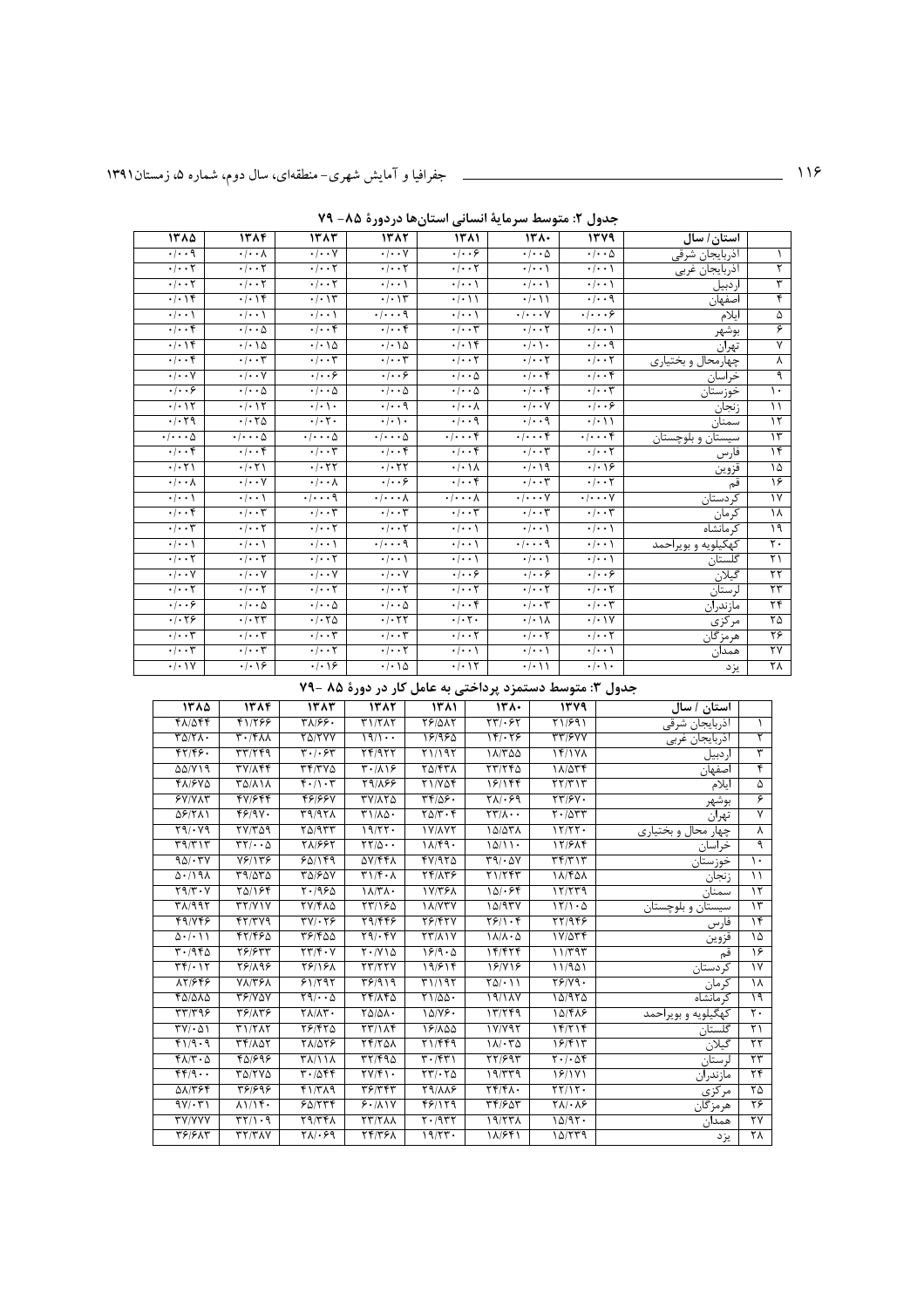| ١٣٨٥                          | ١٣٨۴            | 1387                            | 1382                                   | 1511                          | $141 -$                       | 1379       | صنعت/ سال           | رديف            |
|-------------------------------|-----------------|---------------------------------|----------------------------------------|-------------------------------|-------------------------------|------------|---------------------|-----------------|
| 149                           | ۱۵۹             | ١۵٧                             | ۱۵۵                                    | 14.                           | ۱۴۵                           | ۱۰۶        | أذربايجان شرقي      |                 |
| $\mathbf{r} \cdot \mathbf{r}$ | ٢٣٩             | ٢٢.                             | $\mathsf{r} \cdot \mathsf{r}$          | ١٨٣                           | ١۴٨                           | 15.        | أذربايجان غربي      | ٢               |
| 117                           | ۵۹              | ۶.                              | ۶١                                     | ۴۲                            | ٣١                            | ۴۴         | ار دبيل             | ٣               |
| <b>٢٧٢</b>                    | ٢٣٩             | $\tau\tau$                      | ٢٢۴                                    | ۱۹۱                           | $\mathbf{y} \cdot \mathbf{y}$ | 178        | اصفهان              | ۴               |
| ٣۵                            | $\mathbf{r}$ .  | $\tau$                          | ٣٨                                     | $\uparrow$                    | $\mathbf{r}$ .                | ٢٧         | ايلام               | ۵               |
| 119                           | ۱۱۹             | $\mathcal{L} \cdot \mathcal{L}$ | $\overline{\mathcal{M}}$               | ۶۶                            | ٧۴                            | ۶۲         | <u>بوشهر</u>        | ۶               |
| ۱۹۱                           | ۱۴۵             | 177                             | ۱۱۹                                    | 141                           | ۹۴                            | ١۶٧        | تهران               | $\mathsf{Y}$    |
| ۶۶                            | 51              | ۵٢                              | ۴۴                                     | ٣٨                            | ۵۴                            | ۵٠         | چهارمحال و بختياري  | γ               |
| ۴٣٣                           | ۴۱۵             | ٣۵٨                             | $\overline{\mathbf{r}}\cdot\mathbf{r}$ | $\mathbf{r} \cdot \mathbf{y}$ | ۲۶۱                           | ٢۴٨        | خراسان              | ٩               |
| $\cdot$                       | ٨٧              | 11 <sub>A</sub>                 | ۱۴۹                                    | 156                           | ۱۳۸                           | ۱۴۶        | خوزستان             | $\mathcal{L}$   |
| ٨۶                            | ٨۴              | $\overline{\mathcal{F}}$        | $\cdot \Delta$                         | ٨۶                            | ۶۴                            | ٧۴         | زنجان               | $\setminus$     |
| 19V                           | ۱۹۶             | ١٧١                             | 14V                                    | ١۵٠                           | 149                           | 119        | سمنان               | $\mathcal{N}$   |
| $f \cap$                      | ٣۶              | ٣٧                              | ٣٩                                     | ۴۵                            | ۴.                            | ٣۵         | سیستان و بلوچستان   | $\mathcal{N}$   |
| ۱۸۸                           | ١۵٧             | ۱۶۲                             | ۱۶٧                                    | ١۴٨                           | ۱۴۶                           | 17V        | فارس                | $\overline{16}$ |
| ۶۴                            | ۹۴              | ٩λ                              | $\cdot$ ۳                              | YY                            | ۶۹                            | ٧٢         | قزوين               | ۱۵              |
| ۵٨                            | ۵۴              | ۵٢                              | ۵۱                                     | ۵٧                            | ۵٨                            | ۴٨         | قم                  | ۱۶              |
| ۱۴۶                           | ۱۳۵             | 150                             | ۱۱۶                                    | ۱۲۶                           | $1 +$                         | ۱۸۹        | كردستان             | $\gamma$        |
| 157                           | ۱۴۸             | 157                             | ۱۱۸                                    | ۱۱۵                           | $\langle \cdot \rangle$       | ۶۶         | كرمان               | ١٨              |
| ٧۵                            | ۹۱              | ٧٩                              | ۶٧                                     | ۴۸                            | ٧۶                            | ٧Y         | كرمانشاه            | ۱۹              |
| ۶۹                            | 51              | ۵۶                              | ۵٢                                     | $\overline{\mathfrak{f}}$     | ۶۴                            | ۴٨         | كهكيلويه و بويراحمد | $\mathsf{r}$ .  |
| ۵۹                            | ۶٧              | ۵۹                              | ۵٢                                     | ۵۹                            | ۴۴                            | ۴٢         | گلستان              | ۲١              |
| $\mathfrak{r}$ .              | ۴۱              | ٣۶                              | ٣٢                                     | ۴٢                            | ٣۵                            | ۴۴         | گیلان               | ٢٢              |
| $\cdots$                      | $\cdot$ ۴       | ٩λ                              | ۹۳                                     | ۹۵                            | ٩.                            | ٨۶         | لرستان              | $\tau\tau$      |
| 11f                           | ۱۱۶             | 157                             | ١٢٨                                    | $\binom{1}{1}$                | $\binom{1}{1}$                | ۱۰۵        | مازندران            | ٢۴              |
| 115                           | ٨۶              | ٩۵                              | $\overline{\mathsf{F}}$                | $\cdot$ Y                     | ۱۵۱                           | 15Y        | مركزى               | ٢۵              |
| ۴۴                            | ۵۴              | ۵۵                              | ۵۶                                     | ٣٨                            | ۴۵                            | ۴٢         | هرمزگان             | ۲۶              |
| 150                           | 117             | 156                             | ۱۵۷                                    | $\gamma \gamma$               | $\mathbf{r} \cdot \mathbf{q}$ | ۱۹۵        | همدان               | ٢٧              |
| $\sqrt{2}$                    | $\gamma \gamma$ | ۱۴۵                             | 105                                    | 157                           | 157                           | $\sqrt{6}$ | يزد                 | $\overline{Y}$  |

جدول ۴: تعداد معادن موجود در هر کدام از استانها برای سالهای ۸۵ – ۷۹

جدول ۵: میزان رشد اقتصادی مناطق همسایهٔ هر استان برای دورهٔ ۸۵- ۷۹

| 1710                                  | 15.16                                                                       | 15.17                                                                                                             | 1517                                                                                           | $\overline{\mathcal{W}}$                                                    | 15.                                                                         | 144                                   | صنعت/ سال           | رديف                     |
|---------------------------------------|-----------------------------------------------------------------------------|-------------------------------------------------------------------------------------------------------------------|------------------------------------------------------------------------------------------------|-----------------------------------------------------------------------------|-----------------------------------------------------------------------------|---------------------------------------|---------------------|--------------------------|
| .75.                                  | .1779                                                                       | .719                                                                                                              | .719                                                                                           | $\cdot$ /۲۰۷                                                                | $\cdot$                                                                     | .719                                  | اذربايجان شرقي      |                          |
| .771                                  | .795                                                                        | 1767                                                                                                              | $\cdot$                                                                                        | .771                                                                        | .7156                                                                       | .7157                                 | اذربايجان غربي      | ۲                        |
| $\overline{\cdot 7.5}$                | $\sqrt{110}$                                                                | $\frac{1}{1179}$                                                                                                  | .118                                                                                           | .7770                                                                       | $\overline{\cdot}$                                                          | $\cdot$                               | اردبيل              | ٣                        |
| $\cdot$ /۲۰۱                          | .759                                                                        | $\overline{\cdot}$ /۲۹۷                                                                                           | $\sqrt{18}$                                                                                    | $\cdot$ /۲۷۷                                                                | .7115                                                                       | $\frac{1}{\sqrt{11}}$                 | اصفهان              | ۴                        |
| $\overline{\cdot}$ /195               | $\cdot$ /٢٨١                                                                | $\overline{\cdot}$ $\overline{\cdot}$ $\overline{\cdot}$ $\overline{\cdot}$ $\overline{\cdot}$ $\overline{\cdot}$ | .114V                                                                                          | $\cdot$ /٣۵٧                                                                | .1.19                                                                       | $\cdot/\cdot \wedge q$                | ايلام               | ۵                        |
| .1119                                 | .788                                                                        | $\cdot$ /۳۲۹                                                                                                      | $\cdot$ / ۱ ۵ ۵                                                                                | .779                                                                        | $\cdot$ / $\cdot$ $\vee$ $\circ$                                            | $\cdot$ / $\cdot$ $\vee$ $\circ$      | بوشهر               | ۶                        |
| .7777                                 | $\cdot$ $\sqrt{1}$                                                          | .777                                                                                                              | .791                                                                                           | $\cdot/\lambda$                                                             | $\cdot$ /۲۱۰                                                                | .7770                                 | تهران               | V                        |
| .1119                                 | .709                                                                        | .777V                                                                                                             | .71Y1                                                                                          | $\overline{\cdot}$ /٣١٢                                                     | $\cdot$ / $\cdot$ $\land$ 9                                                 | $\cdot$ / $\cdot$ $\circ$ 9           | چهارمحال و بختیاری  | ٨                        |
| .7770                                 | $\overline{\cdot 7 \cdot 0}$                                                | $\cdot$ /۲۷۵                                                                                                      | .7770                                                                                          | $\overline{\cdot 7.5}$                                                      | $\cdot/\cdot \wedge$                                                        | $\overline{\cdot}$                    | خراسان              | ٩                        |
| $\cdot$ /188                          | $\cdot$ /1YY                                                                | $\cdot$ /۳۲۳                                                                                                      | ۱۳۹۵.                                                                                          | $\cdot$ $\sqrt{11}$                                                         | $\cdot$ / $\cdot$ $\Delta$                                                  | $\cdot/\cdot$ ۴                       | خوزستان             | $\mathcal{L}$            |
| .779                                  | .1119                                                                       | $\cdot$ /۲۸۸                                                                                                      | $\cdot$ $\sqrt{1}$                                                                             | $\cdot$ /۲ $\cdot$ ۵                                                        | $\cdot$ /144                                                                | $\cdot$ 104                           | زنجان               | ۱۱                       |
| $\overline{\cdot}$                    | $\overline{\cdot}$ / $\overline{\cdot}$ / $\overline{\cdot}$                | .7997                                                                                                             | $\overline{\cdot}$ $\overline{\cdot}$ $\overline{\cdot}$ $\overline{\cdot}$ $\overline{\cdot}$ | .1779                                                                       | $\overline{\cdot}$                                                          | $\cdot$ /۲۱۱                          | سمنان               | $\overline{\mathbf{y}}$  |
| $\cdot 70.$                           | $\cdot$ /۲۱۰                                                                | .791                                                                                                              | $\overline{\cdot}$                                                                             | $\overline{\cdot}$ $\overline{\cdot}$ $\overline{\cdot}$ $\overline{\cdot}$ | $\overline{\cdot}$                                                          | .115Y                                 | سیستان و بلوچستان   | $\overline{\mathbf{r}}$  |
| .199                                  | $\cdot$ /17.                                                                | $\cdot$ /۳ $\cdot$ ۴                                                                                              | .709                                                                                           | $\cdot$ /۲ $\cdot$ ۸                                                        | $\cdot$ $\wedge$ ۶                                                          | $\cdot$ / $\cdot$ $\wedge$ $\uparrow$ | فارس                | ۱۴                       |
| $\cdot$ /۲ $\cdot$ ۸                  | $\cdot$ $\sqrt{1}$                                                          | .777                                                                                                              | $\cdot$ /۲۲۸                                                                                   | .777                                                                        | $\cdot$                                                                     | .7770                                 | قزوين               | ۱۵                       |
| $\cdot$ /۲ $\cdot$ ۸                  | $\overline{\cdot}$ /179                                                     | $\cdot$ /۲۵۱                                                                                                      | .799                                                                                           | .7799                                                                       | $\overline{\cdot}$ $\overline{\cdot}$ $\overline{\cdot}$ $\overline{\cdot}$ | .7770                                 | قم                  | $\overline{\mathcal{S}}$ |
| $\cdot$ /۲۳۱                          | $\overline{\cdot}$ /٢٠٩                                                     | $\cdot$ /۲۵۱                                                                                                      | $\overline{\cdot 7 \cdot 0}$                                                                   | $\frac{1}{111}$                                                             | .1159                                                                       | $\cdot$ /18Y                          | كردستان             | $\frac{1}{\sqrt{2}}$     |
| $\cdot$ /۲۱۱                          | ۱۹۵۰/۰                                                                      | .788                                                                                                              | .711                                                                                           | .771                                                                        | $\cdot$ /1YY                                                                | .798                                  | كرمان               | ۱۸                       |
| .797                                  | .1790                                                                       | $\cdot$ /۳۲۱                                                                                                      | $\cdot$ /195                                                                                   | $\cdot$                                                                     | $\cdot$ /۲ $\cdot$ .                                                        | $\cdot$ /۲۲.                          | كرمانشاه            | ۱۹                       |
| $\cdot$                               | $\overline{\cdot}$ $\overline{\cdot}$ $\overline{\cdot}$ $\overline{\cdot}$ | $\overline{\cdot}$                                                                                                | $\sqrt{718}$                                                                                   | $\cdot$ /٣٢١                                                                | .7117                                                                       | $\frac{1}{\sqrt{111}}$                | کهگیلویه و بویراحمد | $\overline{\Upsilon}$    |
| .77.9                                 | $\overline{\cdot 17.5}$                                                     | $\overline{\cdot}$                                                                                                | $\cdot$ /۲۲۱                                                                                   | .715                                                                        | $\overline{\cdot}$ /179                                                     | .119V                                 | گلستان              | $\overline{\tau}$        |
| .7770                                 | $\cdot$ /۲۱۸                                                                | $\overline{\cdot}$                                                                                                | .711                                                                                           | $\cdot$                                                                     | $\cdot$ /۱۷۰                                                                | $\cdot$ /18                           | گیلان               | ۲۲                       |
| $\cdot$ $\uparrow$ $\cdot$ $\uparrow$ | $\cdot$ /۲۵۱                                                                | .7770                                                                                                             | $\cdot$ /185                                                                                   | .199                                                                        | .1118                                                                       | .1119                                 | لرستان              | ۲۳                       |
| $\overline{\cdot}$ /۲۰۹               | $\cdot$ /1 $\overline{\overline{X}}$                                        | $\overline{\cdot}$ /٢٣٢                                                                                           | .7770                                                                                          | $\overline{\cdot 77}$                                                       | $\overline{\cdot}$                                                          | .7770                                 | مازندران            | $\overline{\tau}$        |
| $\cdot$ /۲۱۱                          | $\frac{1}{\sqrt{1-\frac{1}{2}}}$                                            | .751                                                                                                              | .751                                                                                           | $\cdot$ /۲۲.                                                                | $\cdot$ /194                                                                | $\frac{1}{119}$                       | مركزى               | $\overline{\tau\Delta}$  |
| .7746                                 | $\cdot$                                                                     | .790                                                                                                              | $\cdot$ /۴۳۹                                                                                   | .701                                                                        | .1179                                                                       | $\cdot$ /12 $\Lambda$                 | هرمزگان             | ۲۶                       |
| $\cdot$ /۲۶۸                          | $\cdot$ /199                                                                | .759                                                                                                              | $\cdot$ /199                                                                                   | $\frac{1}{2}$                                                               | $\cdot$ /1 Y $\lambda$                                                      | $\cdot$ /195                          | همدان               | $\overline{\tau\tau}$    |
| .7770                                 | $\overline{\cdot}$ 194                                                      | .1790                                                                                                             | $\overline{\cdot}$                                                                             | .1777                                                                       | $\overline{\cdot}$                                                          | .111Y                                 | یز د                | $\overline{Y}$           |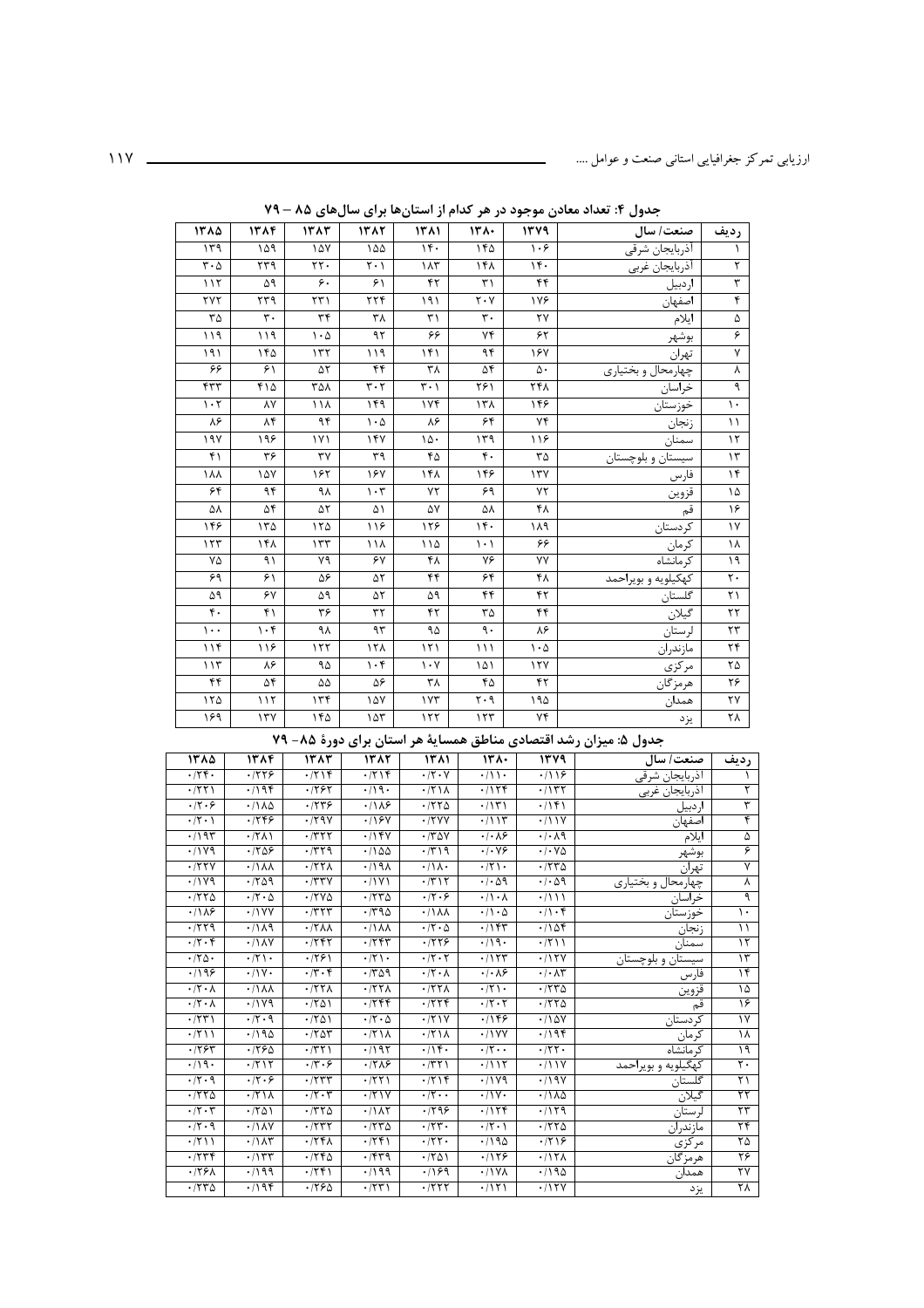|               | ັ                  | ັ<br>◢<br>-200      | ◢  |                  |                          |
|---------------|--------------------|---------------------|----|------------------|--------------------------|
|               | استان              | مسافت               |    | استان            | مسافت                    |
| ١             | آذربايجان شرقي     | ۵۹۹                 | ۱۵ | قزوين            | ١۵٠                      |
| ۲             | أذربايجان غربي     | 9.1                 | ۱۶ | قم               | ١٨٠                      |
| ٣             | اردبيل             | ۵۹۱                 | ۱٧ | كردستان          | $\Delta \cdot$           |
| ۴             | اصفهان             | ۴۳۹                 | ۱۸ | كرمان            | $\lambda + \tau \lambda$ |
| ۵             | ايلام              | $Y \setminus \cdot$ | ۱۹ | کر مانشاه        | 588                      |
| ۶             | بوشهر              | 157 <sub>A</sub>    | ٢٠ | كهگيلويه وبويراح | ٧٣٨                      |
| ٧             | تهران              | $\bullet$           | ۲۱ | گلستان           | ٣٩٧                      |
| ٨             | چهارمحال و بختياري | ۵۴۳                 | ٢٢ | گيلان            | ۳۲۵                      |
| ٩             | خراسان             | ۸۹۴                 | ۲۳ | لرستان           | ۴۹۹                      |
| ١٠            | خوزستان            | <b>AV۴</b>          | ۲۴ | مازندران         | ٢۶٧                      |
| $\mathcal{V}$ | زنجان              | ۳۱۹                 | ۲۵ | مركزي            | ۲۹۳                      |
| ۱۲            | سمنان              | ۲۳۶                 | ۲۶ | هرمز گان         | ۱۳۳۴                     |
| ۱۳            | سیستان و بلوچستان  | ۱۵۶۷                | ٢٧ | همدان            | ٣٣٧                      |
| ۱۴            | فارس               | 979                 | ٢٨ | يزد              | ۶۷٧                      |

حدول ۶: فاصلهٔ مراکز استان ها از شهر تهران

جدول ٧: نتايج برآورد مدل تمركز جغرافيايي استاني با استفاده از روش Pooling

| متغيرها        | توضيحات متغيرها                                                 | ضرايب                                  | آماره t                                   |
|----------------|-----------------------------------------------------------------|----------------------------------------|-------------------------------------------|
|                | عرض از مبدا                                                     | .1.57.79                               | 918.1199                                  |
| <b>INVH</b>    | میزان سرمایهٔ انسانی موجود در استان                             | $-1/\Delta \Upsilon \hat{z} \cdot 1$ . | $-\Delta/\Delta \mathbf{r}$ ۴۷ $\Delta$ . |
| <b>AWAGE</b>   | متوسط دستمزد پرداختی در استان                                   | .1.1.94                                | $T/2.75T - \Delta$                        |
| <b>RAWM</b>    | دسترسی به مواد اولیه                                            | $-1$ $\cdots$ $\Delta\Lambda$          | $-F/F\Lambda$ ۶۰۷۹                        |
| <b>HGROWTH</b> | قدرت تحرک مناطق همسایه                                          | $-11159$                               | $-17.9YYT$                                |
| <b>DEMAND</b>  | دسترسی به بازار مصرف                                            | . / A A9                               | 9/491Y10                                  |
| <b>TRANS</b>   | دسترسی به حمل و نقل                                             | $-1.107.0$                             | $-\mathbf{y}\cdot\mathbf{y}$              |
|                | $\cdot$ /۶۸ :R <sup>2</sup> آماره<br>آماره F- Statistic: ۶۷/۷۱: |                                        |                                           |

آمار و دادههای لازم برای محاسبهٔ همه متغیرهای آورده شده، از طریق مرکز آمار و نشریات منتشر شده توسط این مرکز تهیه شده است. و محاسبات توسط محققان انجام شده است.

تجزیه و تحلیل و نتیجهگیری

است. با توجه به تفاسیری که در بخش قبــل راجــع بــه مقادیر به دست آمده برای شاخص تمرکـز جغرافیـایی برای هر یک از استانها ارائه شد، متغیرهایی که دارای

علامت منفی در تأثیرگذاریشان بر روی میزان شاخص نتايج برآورد معادلهٔ ۳ در جـدول ۷ انعكـاس يافتــه تمركز فــوق هســتند، در حقيقـت ايــن متغيرهــا تــأثير مثبت بر روی خود تمرکز جغرافیایی دارنـد و بـرعکس. نتايج برآورد مدل (۳) به صورت زير ميباشد:

EGit=52/1-06/0INVHit+0004/0AWAGEit0001/0-RAWMit01/0-GAWit+0008/0DEMANDit01/0-TRANSEit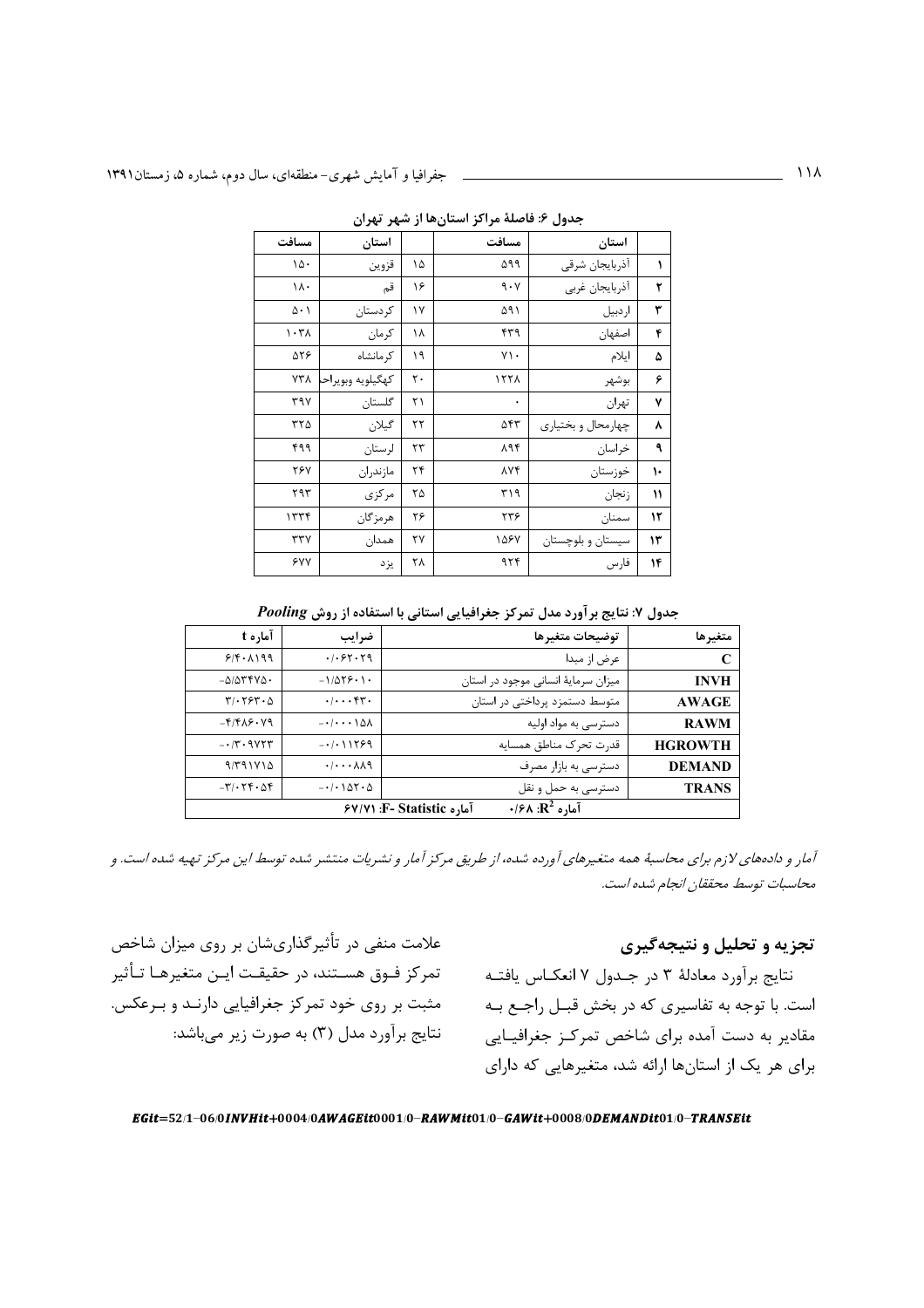يرداختي در يک منطقه يا ناحيــه افـزايش يابـد، باعـث کاهش تراکم و تمرکز فعالیتهای صنعتی در آن ناحیه خواهد شد.

سومین متغیر، دسترسی به مواد اولیه میباشـد کـه توسط تعداد معادن موجود در استان هـا ارزيـابي شـده است. همان گونه که میبینیم این متغیر تأثیر مثبت و معنیداری بر روی تمرکز جغرافیایی در استانها دارد. امّا در مورد عامل دسترسی به بازار مصرف، همان طـور که در رابطهٔ بالا می,بینیم علامت ضریب این متغیـر در برابر شاخص تمرکز جغرافیایی مثبت مے باشـد و ایـن یعنی متغیر فوق، تأثیری منفی بر روی میـزان تمرکـز جغرافیایی دارد به طوری کـه بـا بیشـتر شـدن فاصـلهٔ مرکز استان از شهرستان تهران، تعداد صـنایع کمتـری در آن استان وجود خواهد داشت و در نتیجـه تمرکـز فعالیتهای مختلف در آن استان کمتر خواهد شـد. در مورد عامل دسترسی به حملو نقل نیز ما این عامـل را با استفاده از متغیر مجازی<sup>٬</sup> تعریف و ارزیابی کـردهایـم به گونهای که در آن، منطقه یا استانی کـه بـه راهآهـن ریلی دسترسی دارد با عدد یک و استانهایی که به این ۔<br>نوع رامھای ارتباطی دسترسے ندارنـد، بـا عـدد صـفر مشخص کردهایم. همان طور که میبینیم ایـن متغیـر نیز دارای علامت منفی است و در نتیجه تأثیر معن*ی*دار و مثبتی بر روی تمرکز جغرافیایی صنایع در استانها دارد. به عبارت دیگر صنایع زیادی در استانهایی کـه به ارزانترین نوع حمـل و نقـل یعنـی راه آهـن ریلـی دسترسی دارند، متمرکز شدهاند و این نیز تأیید دیگری بـرای تئـوریهـای ارائــه شــده در مطالعــات مختلــف میباشد. اما آخرین متغیری که در این مطالعـه، تـأثیر آن بر روی میزان تمرکز جغرافیایی مورد ملاحظه قـرار گرفتـه اسـت، میـزان تحـرک منـاطق یـا اسـتانهـای همسایه استان مورد بررسی میباشد. همـان طـور کـه نتایج را در جدول ۷ میبینیم، این متغیر با این کـه بـا

بر اساس نتايج متغير ميزان متوسط سرماية انسانى موجود در استان، دارای علامت منفی است و این یعنی متغیر فوق تأثیر مثبت و معنے داری بے روی تمرکےز جغرافیــایی صــنایع در اســتانهــا دارد. بــرآورد نشــان مے دھـد متغيـر سـرمايۂ انسـانى در مقايسـه بـا بقيـهٔ متغیرهــا بیشــترین تــأثیر را بــر روی میــزان تمرکــز جغرافیایی صنایع در بین استانها دارد. معنیدار بودن عامل سرمايهٔ انسانی و ارتباط مثبت و قوی آن با ميزان تمرکز جغرافیایی، یک نقطه قوت است برای سیاست-های دولت در تنظیم تمرکز جغرافیایی در بین استان-ها و مناطق مختلف کشـور، بـه طـورى کـه دولـت بـا افزایش میزان کمّی و کیفی این نوع سرمایه بخصـوص در استانهای محروم خواهد توانست درجهـت کـاهش میزان تمرکز جغرافیایی و ایجاد یک توسعهٔ هماهنگ منطقهای گام بسیار مهمی بردارد. در این میان میتوان به پياده كردن نظام درآمـد- هزينـهٔ اسـتانهـا توسـط دولت در برنامـهٔ ســوم توسـعه (۱۳۸۳- ۱۳۷۹) اشــا, ه کرد، که طی آن دولت بـا تنظـیم متناسـب درآمـدها و مخارج منــاطق مختلــف بــا ظرفيــت هر كــدام از آنهــا و سرمايه گذارىهاى مختلف فيزيكى، انسانى و اجتمـاعى مناسب در آنها توانسته است زمینه را برای ایجـاد یـک توسعهٔ منطقهای متـوازن فـراهم کنـد (کـاظم احسـن، ۱۳۸۲: ۷۱). متغیر متوسط دستمزد پرداختی نیز تأثیر منفی معنـیداری بـر روی میـزان تمرکـز جغرافیـایی استانی دارد امّا قدرت توضیحدهندگی و ضـریب آن در مدل بسیار پایین مے،باشد. تأثیر منفی متوسط دستمزد پرداختی بر روی میـزان تمرکـز جغرافیـایی کـاملأ بـا واقعيت اقتصاد و صنعت ما سازگار است زيرا از آنجا كه ما این متغیر را برحسب جبران خدمات مزد و حقــوق-بگیران کارگاههای صنعتی که با کلّ تعداد شـاغلان آن صنعت تعدیل شده است، ارزیابی کردهایم، این ارتباط منفی بین متغیر فوق و میزان تمرکز جغرافیایی، بیانگر این واقعیت است که چنانچه میزان دسـتمزد و حقــوق

 $<sup>1</sup>$ . Dummy variable</sup>